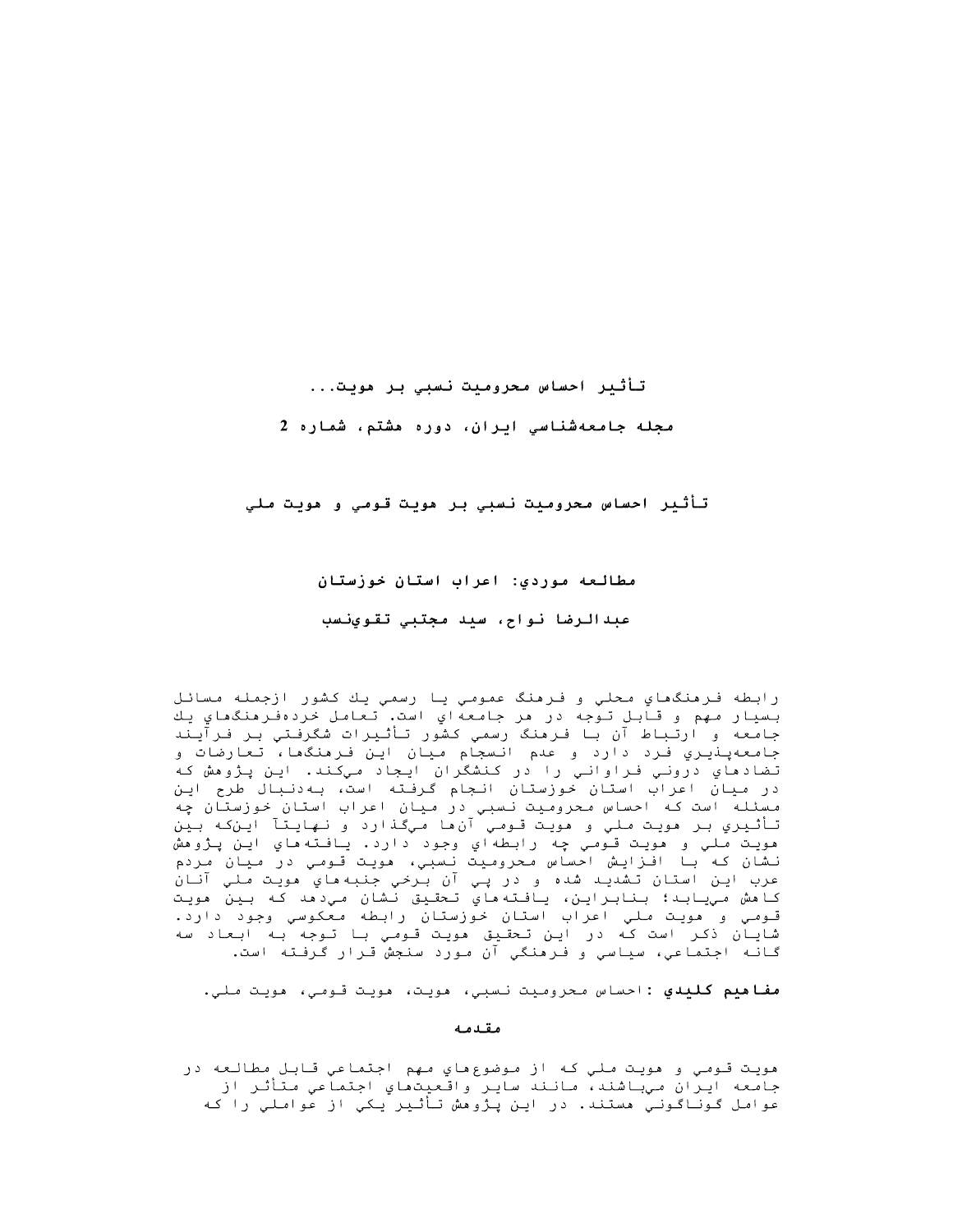مي تواند به پررنگ شدن مويت قومي بيانجامد، يعني عامل محروميت نسبي، مورد بررسي قـرار داده و همچنين بـه تـأثـيرات ايـن عامـل هويـت ملي توجه کردهايم.

#### طرح مسئله

اگر كل يك جامعه را يك نظام بدانيم، آنگاه مجموعه فرمنگهاي محلي و منطقـهاي شكل‹هنده آن جامعه را ميتـوانـيم خردهنظامِهاي فـرهنگي در نظر بگيريم. انسجام نهايي جامعه محصول ارتباط منظم ميان اين خردهنظام ها و ممچنین ارتباط نظمیافته مریك از این خردهنظام ها با نظَّام محوري حكومتيّ است؛ كه مورّد اخير در ايـن تـحقيق مورد تـوجه قرار گرفته است. در اینجا باید گفت به میزانی که این ارتباط از سوي خردهنظام ها، سودمند و عادلانه ارزيابي شود و تعارضي ميان نظام محوري (سياسي) و خردهنظام،ها احساس نشود، نظم اجتماعي تداوم مي يابد. به تعبير ديگر نظم اجتماعي تابعي از تعامل اين مجموعه ها است. بنابراین، ازجمله موضوعات بسیار مهم و قابل توجه در هر جامعهاي رابطه ميان مويتماي متفاوتو متعدد درون جامعه با مويت ملي و کلي است که اين فرهنگها را به هم پيوندميډهد. موضوع ديگري که در این راستا میتواند قابل توجه باشد، کیفیت این رابطه و محتواي مورد مبادله ميان خردهنظامها با نظام سياسي است. رابطه هم مي تواند از نوع اقـتداري بـاشد كـه در آن نظام مـحوري سياسي بـا شيوه تحکم آمیز و اقتدارگرایانه بر دیگر نظامها اعمال نفوذ کند و هم از نـوع رابطهھاي عاطفـي، (معاشرتـي) مبتني بـر صداقـت بـاشد. مـيتـوان گفت در حمالت اول، سیستم در حمالت کلی دارای تناقض است و اثرات مخرب و<br>تأثیرات منفی بر کنشگران خواهد داشت؛ اما اگر کیفیت رابطهها از نوع عاطفي و معاشرتي باشند، آنگاه تعامل اين مجموعه و در نهايت کارکرد آن مثبت خواهد بود. بنابراین باید بررسی شود که این رابطه، رابطه نظام مركزي با خردهنظامها است، يا اينكه رابطهاي منفي و معکوس است.

لاولر و جينگكو (1989)، طي يك تحقيق نشان مي دهند كه اعضاي يك شبكه در صورتـي٤ـه احساس نـمايـند از سوي عضو مـرکـزيشان مـورد تـبعيض قـرار ميگيرند، تمايل به تجزيه در بين آن ها بيشتر ميشود. به نظر اينان، در اين جا احساس نقش ويژه و اساسي دارد. براي مثال دو شبكه ارتباطي متفاوت (شكل الف و ب در نمودار شماره 1) را در نظر مىگىريم:

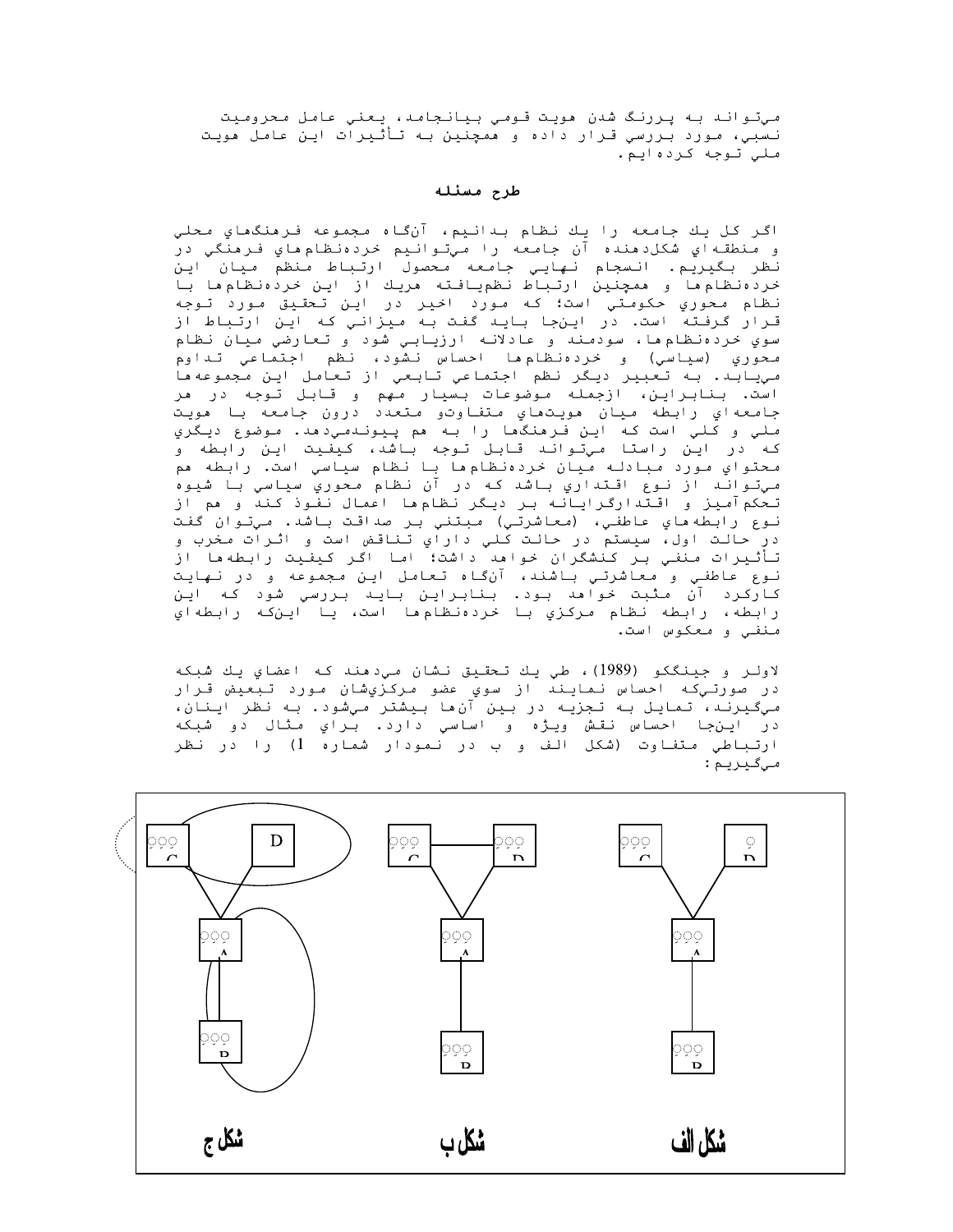# نمودار 1 . تمایل به تجزیه در میان یك شبكه

در شکل الف، تا زمانیکه هیچگونه ارتباطیِ *م*یان D و C *م*وجود نباشد، مرکدام از اعضا مجبور است که در ساختار شبکه تنها با عضو A ] در اين جا عضو مركزي[ ، ارتباط برقـرار نـمايـد. امـا در شكل ب، ايـن وضعيت دگرگون میشود و C و D توانایی آن را دارند که علاوه بر آنکه با عضو A ارتباط برقرار نمایند، بین خودشان نیز ارتباط برقرار سازند. حمال اگر در شكل ب ، عضو A با توجه به اقتداري كه از آن برخوردار است، عمده ارتباط خود را معطوف بـه B نمايـد، بـه گونـهاي كه اعضاي  $\rm D$  و  $\rm C$  احساس تبعيض كنند، آن $\rm d$ اه احتمال برقراري رابطه میان  $\rm{D}$  و  $\rm{C}$  بیشتر شده و ارتباط بین آن،ا و در نتیجه تجزیه شبکه افـزایـش مـیـابـد کـه حـاصل آن ما شکل ج است. لاولـر و جیـنـگکو بـا انـجام دادن تحقیقات تجربی نشان میدهند که اگر یك شبکه بتواند بهدلیل فراواني ارتباطي كه بين اعضا برقرار ميشود، احساس مثبتي را در اعضاي شبكه ايجاد نمايد، نتيجه اين احساس مثبت، ممبستگي و تعهد افراد است. حال اگر شبکه نتواند چنین احساسی را در اعضا ایجاد نمايد، و حتي به گونهاي معكوس عمل كند، آنگاه شبكه به سمت واكرايي خواهد رفت (لاولر وجينككو، 1989 : 63).

حال اگر ايران و قوميتهاي مختلف آن را به صورت يك شبكه در نظر بگيريم، آنگاه اين شبکه بايد بتواند چنين احساس مثبتي بين عضو مركَّزَيْ و ساير اعضا ايجاد كند. اما اگر به علل گوناگون اعضا كه در این جا مرکدام از این قومیتما مستند، احساس نمایند که از سوي عضو مرکزيشان مورد تبعيض قرار گرفتهاند و در مقايسه با ديگران احساس محروميت نمايند، مويت قـومـيشان بـرجسته شده كـه ايـن مـسئله پـيامـدهاي منفـي مـهمـي ازجمله خشونـتماي بـا مـنشأ قـومـي و تـقـويـت هويـت قـومـي را در بر خواهد داشت. بنابراین، ماهیت این تحقیق «بررسی یکی از عوا*م*ل تشديـد هويـت قـومـي و تـأثـير آن بـر هويـت مـلي » است.

براي برقراري رابطه مثبت ميان فرمنگهاي قومي (خردهنظام ها) و ملي (نظام مرکزي) بايد بهدنبال عواملي باشيم که در اين رابطه اختلال وارد ميسازند و از تعامل سازنده آنها جلوگيري ميكنند. تجارب زندگي روزمره در جامعه خوزستاني گواهي ميډهد که برخي نمودهاي احساس «محروميت نسبي» از سوي بعضي اقوام محلي قابل تشخيص است كه<br>بهنظر ميرسد ميتواند تبيين مناسبي از تشديد و برجسته شدن هويت قـومـي در ميان اعراب بـهدست دهد. لـذا، احساس مـحروميت نـسبي بـه مـنزلـه متغیری در نظر گرفته شده که بر برجستگی مویت قومی تأثیرگذار است و در این بررسی پیمایشی این فرضیه مورد آزمون قرار گرفت.

### اهميت و اهداف تحقيق

استان خوزستان داراي ويژگيهاي گوناگوني است که برخي از آنها در کشورمان منحصر به فرد میباشد. وجود بخش اعظم منابع نفت و گاز ايران و صنايع وابسته به آن چون پـتروشيمي، وجود مجتمعات بـزرگ صنعتي، نقش استان در توليد نيروي برق كشور، خاك مناسب و آب كافي بـراي کشاورزي، بـه ايـن استان اهميت ويـژهاي بـخشيده است. بـهعلاوه<br>بـروز جنگ تـحميلي و پـيامـدهاي آن در ايـن استان ازجمـله بـرهم خـوردن نظم اجتماعي و زيستي، اين استان را درگير مسائلي كرده است كه با وجود گذشت چندين سال از پايان جنگ، عوارض و پيامدهاي آنها بر زنـدگـی مـردم خوزستان قـابـل مـشاهده مـیباشد. قـوم عرب در ایـن استان بخش قابل توجهي از جمعيت را تشكيل ميدهد. با توجه به مسائل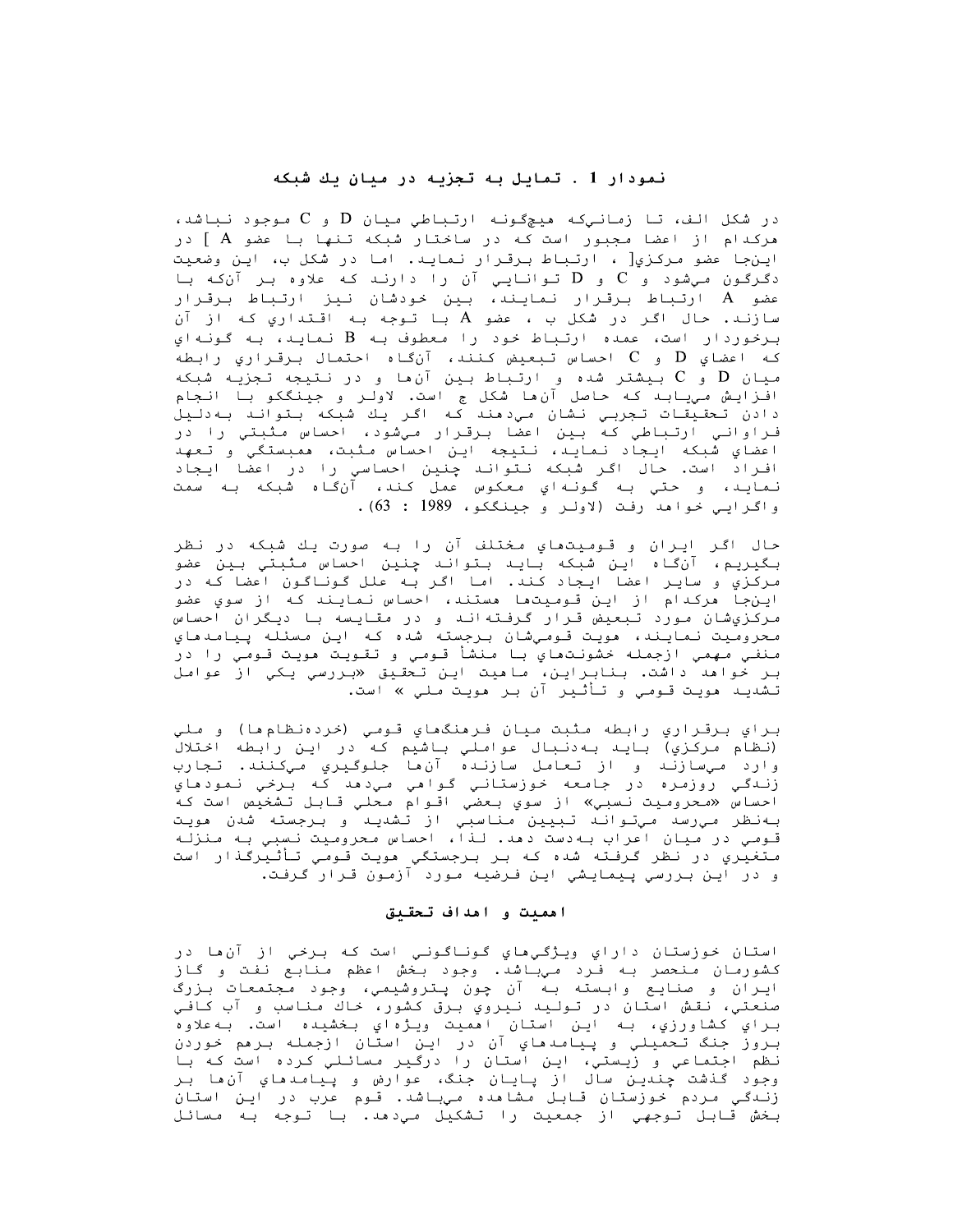پيشآمده در سالءاي اخير، خوزستان از آن٫و امميت مضاعفي پيدا کرده است که در سالماي اخير عوامل چندي در حوزهماي فرمنگي و سياسي باعث پررنگ شدن تمایزات قـومی و زبـانـی شده و نـهایـنّآ تـعمیّق نـوعیّ<br>خودآگـامی قـومـی را بـه‹نـبال داشته است. مـجموعه ایـن عوامل مـیتـوانـد دولت را در تدوين يك برنامه جامع قوميتها ياري رساند. (نبوي،  $1383($ 

مهم ترين مدف اين تحقيق نيز «بررسي تأثير احساس محروميت نسبي بر هويت قـومـي و هويـت مـلـي مطالـعه موردي: اعراب استان خوزستان» است. بر این اساس، سؤالات این تحقیق عبارتند از:

1 . احساس محروميت نسبي چه رابطهاي با هويت ملي افراد خواهد داشت؟

2 . احساس محروميت نسبي چه رابطهاي با هويت قـومي افـراد خواهد د اشت؟

3 . ميان مويت ملي و مويت قـومي افـراد چه رابطهاي وجود دارد؟

### ملاحظات نظرى

در اینجا ابتدا به بررسي مفاهیم پرداخته و سپس با طرح چارچوب نظري مربوط موضوع اين بحث را ادامه مي دهيم.

#### هويت

به نظر كاستلز «مويت سرچشمه معنا و تجربه براي مردم است... اصطلاح .<br>مويت، در صورتيکه سخن از کنشگران اجتماعي باشد، عبارت است از فـرآيـند معناسازي بـراساس ويـژگـي فـرهنگي يـا مـجموعه بـهـم پـيوستهاي از ويژگي هاي فرمنگي که بر منابع معنايي ديگر اولويت داده ميشود» (كاستلز، 1380 : 22). بنابراين، مويت را بايد منبع توليهكننده معنا براي كنش آدميان دانست كه بهدست خود آن ها از رهگذر فرآيند فرديت بخشيدن ساخته و پرداخته ميگردد. با اينهمه البته ممكن است تحقق مويتما را از طريق نهادماي مسلط ديگر نيز تلقي نمود، اما حتي در اينصورت نيز فقط منگامي ميتوان از مفهوم مويت سخن به ميان آورد كه كنشگران اجتماعي آن ها را دروني كنند و معناي آن ها را حول اين درونيسازي بيافريند. به نظر مابرماس، براي ساختن مويتما از مواد و مصالحي همچون تاريخ، جغرافيا، زيستشناسي، نهادهاي توليد و بازتوليد، خاطره جمعي، روياهاي شخصي، دستگاه قدرت و وحي و الهامات ديني استفاده ميشود (مابرماس، 1988) . اما افراد، گروه هاي اجتماعي و جوامع قادرند تا تمامي اين مواد خام را پرورانده و معناي آن ها را مطابق با الزامات اجتماعي و پروژه هاي فرمنگي كه ريشه در ساخت اجتماعي و چارچوب زماني ـ مکاني آن،ا دارد، از نو تنظيم كنند (گوتشلاخ، 1973 : 123) . هويت امري اجتماعي است كه فرد آن را در تعامل با افراد و گروههاي اجتماعي کسب ميکّند. مويت با اين مفهوم داراي طبقهبنديهاي عديدهاي است که مهمترين آنها دو نوع مويت فـردي و مويت جمعي است. مويت فـردي کـه گـاه بـه دو صورت شخصي و نقشي مطرح مي شود و در مجموع به نوعي آگامي اطلاق مي شود که مر فرد در فَرآيندَ اجتماعي شدن و تعامل با ديگران درباره خود کسب ميکند. اين خودآگاهي به صورتي نسبتآ سازمانيافته بخشي از نظام شخصيتي (برآيند ديالکتيکي ذهن و عين) حايل و واسطه بين دنياي دروني و برونی فرد است و در مر حوزه یا میدان تعاملاتی، رابطه او را با خود و دیگران تنظیم و کنشهایشان را مدایت میکند. این نوع مویت که توانایی فرد را در به کار بردن ضمیر مفرد «من» نشان میدهد معرف مويت و استقلال شخصي و نقشي فرد است و معمولا در پاسخ به اين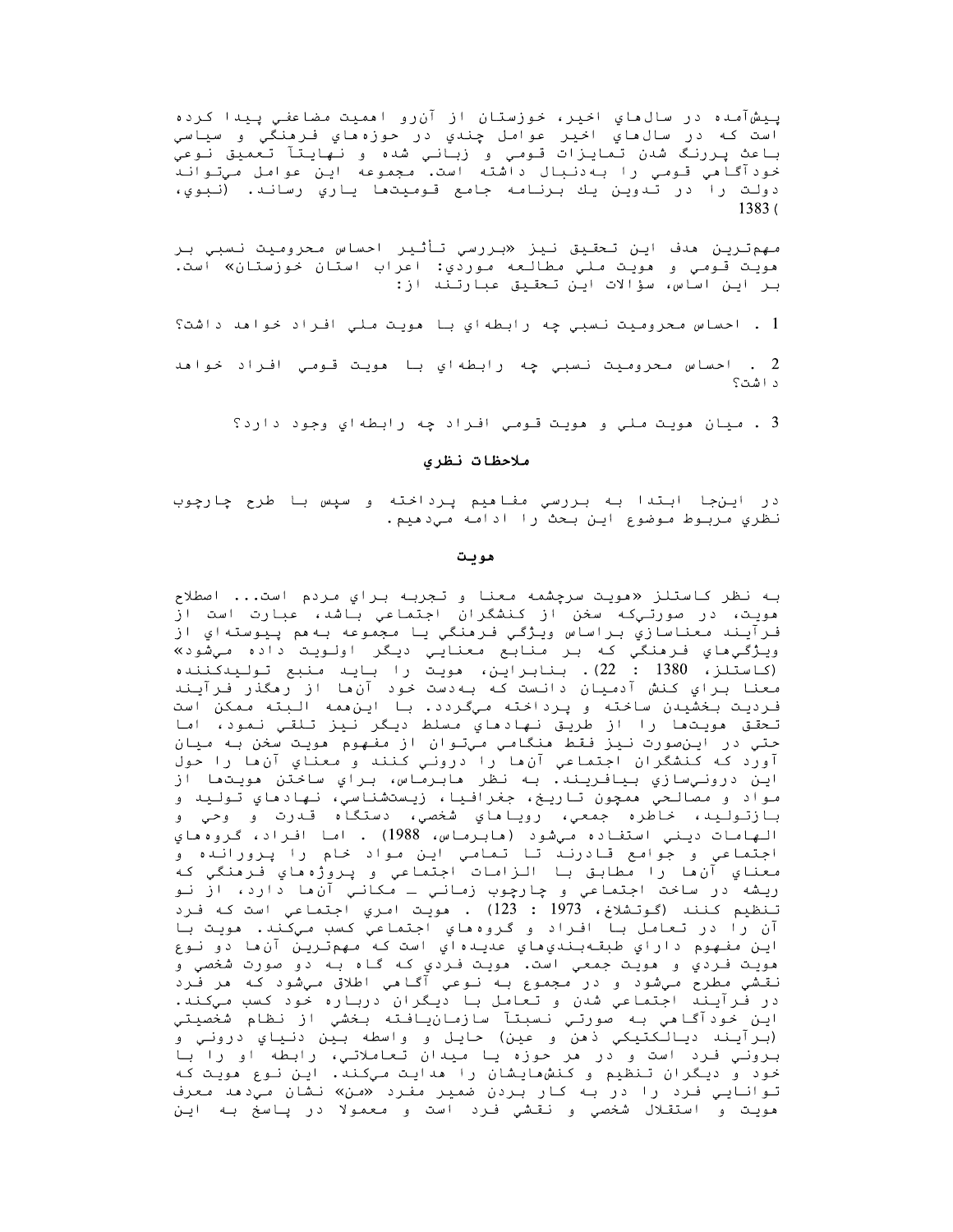پـرسشها مطرح مـِشود کـه «من کـِستم و چِیستم؟ و افـراد دیـگر کـیستند و چیستند؟». ولی مویت جمعی معرف احساس تعلق فرد به گروه های اجتماعی يا واحدهاي جمعي نظير خانواده، طبقه اجتماعي، قوم، ملت و احساس تعهد در برابر آن ها است. این نوع مویت که معمولا با ضمیر جمع «ما» بيان مي شود، رابطه فرد را با گروه هاي اجتماعي تنظيم ميكند و در بـرابـر ايـن پـرسشھا مطرح مـيشود: «ما كـيستيم و چيستيم؟ و گـروهھاي ديگر كيستند و چيستند؟» (عبداللهي و حسين بر، 1381 : 107).

#### قوميت

عوامل بسيار زياد و مرتبطي مفهوم قوميت را در بر ميگيرد. در نـتيجه، بـرداشتماي بـسيار مـتفـاوتـي نـيز از قـومـيت وجود دارد كـه بـا مم ضد و نقيض ميباشند. اين بدان خاطر است كه قوميت يك پديده تاريخي تحولپنیر است که با عوامل متعددي در ارتباط میباشد (گیلز، 1977 : 16). ماکس وبر درباره گروهماي قومي اذعان میډارد که اين گروهماي انساني واجد باوري ذهني نسبت به اجداد مشترك خود ميباشند؛ باوري که آن را ميبايد در شباهتهاي جسماني، و در رسوم، حافظه و خاطرات مشترکي باز جست که در اشکال مختلف زندگي تاريخي خود بهدست آورده و از آن کسب مویت کردهاند. تعلق به یك گروه خویشاوندي حتي از وابستگي،هاي مذكور اهميت بيشتري دارد و در گروه اخير است كه تعهدات اجتماعي به نحو تشديد يافتهتري در نزد اعضا خود را مي نماياند. در تعاريف ديگر، قـوميت يك مجموعه اجتماعي تمايزيافته، بسته و پايدار معرفي ميگردد که ريشهماي خود را در گذشتهاي اسطورهاي تصور ميکند. گروه قومي، عمومآ داراي پك نام، رسمها، اندیشه ها و زبان مشترك است. بنابراین، مهمترین خصوصیات یك قوم را مي توان در موارد زير دانست: نياكان مشترك واقعي يا اسطورهاي، نام مشترك، سرزمين مشترك، زبان مشترك، فضاهاي مشترك زيستي، رسوم و آداب مشترك، ارزشهاي مشترك و احساس تعلق به يك گروه واحد (انـدرويـت، 1989 : 518).

در مفهوم قوميت ميتوان چندين تقابل را مشاهده نمود؛ ازجمله تقابل ميان زيست شهري و زيست غيرشهري و غير ساكن كه خود به معنى تقابل دو نوع كلي سازمانيافتگي است. اين امر البته گونه ديگري از تقابل را بیان میکند که میان سیاست و عدم سیاست یا میان دولت و عدم وجود سازمان دولت میتوان بر آن تأکید نمود. ] در گذشته [ قـومیتها، گروه هايي خارج از حوزه و حيطه سياسي تلقي ميشدند، چه سياست امري مختص به نظام شهري تلقي ميشد (برنسدورف، 1973 : 625). بهطوركلي،َ «قـوميت بـه ديـدگـاهھا و شيوهھاي عمل فـرهنگي کـه اجـتماع معيني از مردم را متمايز ميكند، اطلاق ميشود» (عيوضي، 1380 : 126).

#### ھويت قومي

هويت قـومـي يـكـي از انـواع هويـت جمعـي است كـه بـه مـجمـوعه مـشخصات و ويژگي هاي فر هنگي اطلاق مي شود كه يك قوم را از اقوام ديگر متمايز ميکند و بين اعضاي يك قـوم يك احساس تـعلق بـه همديـگر ايـجاد كـرده و آنءا را منسجم میکند. مویت قـومی در سطحی پـایـینتـر از مویـت مـلی یـا جامعه اي قرار دارد (احمدلو، 1381 : 123). بنابراين، مويت قومي، مجموعه خاصي از عوامل عيني و ذهني و فرهنگي و اجتماعي و عقيدتي و نفساني است که در یك گروه انساني متجلي ميشود و آن را نسبت به دیگر گروه ها متمایز میسازد، زیراکه این مویت باید با واقعیت ممان كروه منطبق باشد (الطايي، 1382 : 158).

# ھويت ملي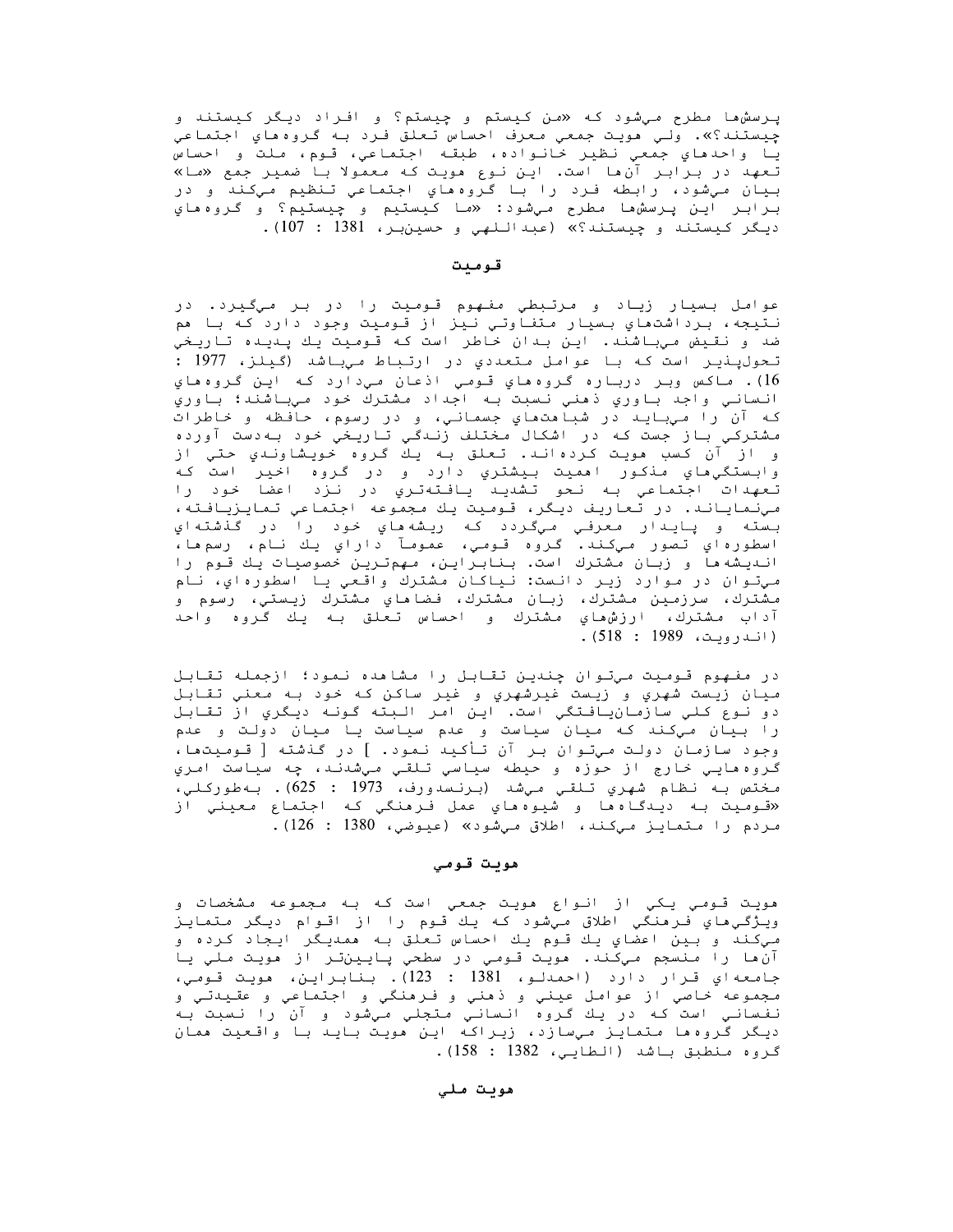هويت ملي به معناي احساس تعلق و وفاداري به عناصر و نمادهاي مشترك در اجتماع ملي (جامعه كل) است. مهمترين عناصر و نمادهاي ملي که سبب شناسايي و تمايز ميشوند، عبارتاند از: سرزمين، دين و آیین، آداب و مناسك، تاریخ، زبان و ادبیات و مردم و دولت. در درون يك اجتماع ملي، ميزان تعلق و وفاداري اعضا به هريك از عناصر و نـمادهاي مـذکـور، احساس هويـت آن ها را مـشخص مـیکـنـد (پـوسفـی، 1380 : 74). در موضوع هويت ملي، سؤال اين است كه فرد خودش را عضو چه واحد سياسي ميڊاند و تا چه اندازهاي اين مويتشناسي با واحد سياسي مرتبط و وابسته است... در مسئله مويت ملي، افراد يك ملت بايد احساس کنند که در بخشي از فرآیند مویتشناسي و مویتیابي خود به وسيله سرزمين، كشور و ملت خود شناسايي ميشوند و سرزمين ملي خود را سرزمين مادري بشناسند؛ وفاداري آنءا به ملت خود بايد بيش از وفاداري به طبقه، كاست، گروه، قـوم و يا نـژادشان باشد و يا لااقل ايـن وفـاداري،هـا در راستـاي وفـاداري بـه آرمـان،هـا، ارزش، نـمـادهـا و حدود و ثغور سرزمين مليشان باشد (قيصري، 1381 : 14).

#### محروميت نسبي (احساس محروميت نسبي)

به نظر تد رابرتگر «*محر*ومیت نسبیِ برداشت کنشگران از وجود اختلاف ميان انتظارات ارزشي وتوانايي ارزشي آن ها است» (گر، 1377 : 54). پس «محرومیت نسب*ی* به صورت احساس کنشگران بر وجود داشتن ا*خ*تلاف میان انتظارات ارزشي *خ*ود و توانايي ارزشي محیط مشخص ميشود» (گر، 1967 : 252). در این جا انتظارات ارزشی را باید مجموعه ای از کالاها و شرایط زندگی دانست که مردم خود را مستحق کسب آن ما میدانند.<br>توانایی ارزشی کالاها و شرایطی مستند که مردم بر این باورند که در صورت در اختيار داشتن ابزارهاي جمعي قادر خواهند بود، آنها را نيز به دست آورده وحفظ كنند (كر، 1377 : 34).

با توجه بـه نـكات فـوق، بـايـد گفت كـه مـحروميت نـسبـي اساسآ يـك احساس است. بنابراین، ما در این تحقیق واژه احساس محرومیت نسبیِ را به کار ميبريم. به نظر ميرسِد يکي از نمودهاي احساس محروميت نسبي احساس تبعيض است، زيرا تأكيد گِر بر احساس محروميت نسبي، تأكيد بر احساس تبعيض نيز مست، که گر در بررسي خشونتماي قومي به آن اشاره مىكند.

# جارجوب نظرى تحقيق

این تحقیق بر نظریه محرومیت نسبیِ تد رابرت گر تمرکز دارد. «این تئوري از ديـد مـا اهميت خـاصي دارد، زيـرا از قـرار معلوم، بـه كمك اعمال فنون تجربي مختلف روي مجموعه گستردهاي از شاخصهاي جمعي ناظر بر عملکرد اقتصادي و دگرگوني اجتماعي به اثبات رسيده است» (كوهن، 1381 : 271).

گر با بهکارگيري مفهوم محروميت نسبي، قصد تبيين خشونت در جامعه را دارد. بهنظر كوهن، «تئوري محروميت نسبي، درواقع، يك تئوري انقلاب نیست، برعکس نظریهاي است که قصد تبیین کشمکش یا خشونت اجتماعي را دارد (ممان، 273). بنابراين، متغير اصلي وابسته مورد استفاده گر پديده خشونت سياسي است که ميتواند به شکل جنبش اجتماعي نيبز خود را آشكار سازد؛ اگرچه حتماً و هميشه چنين وضعي<br>وجود نـدارد (گر، 1377 : 124). گر، بـرخلاف سايـر نظريـهپـردازان، مستقیماً از حالت روحی به کنش خشونتآمیز جمعی نمیرسد، بلکه متوجه آن دسته از متغیرهایی میگردد که شدت خشم و شدت احتمال بروز خشونت را معين ميكند. با اين همه، او نيز شدت خشونت جمعي را تابعي از ميزان محروميت نسبى افراد مىدانـد (مشيرزاده، 1381 : 123).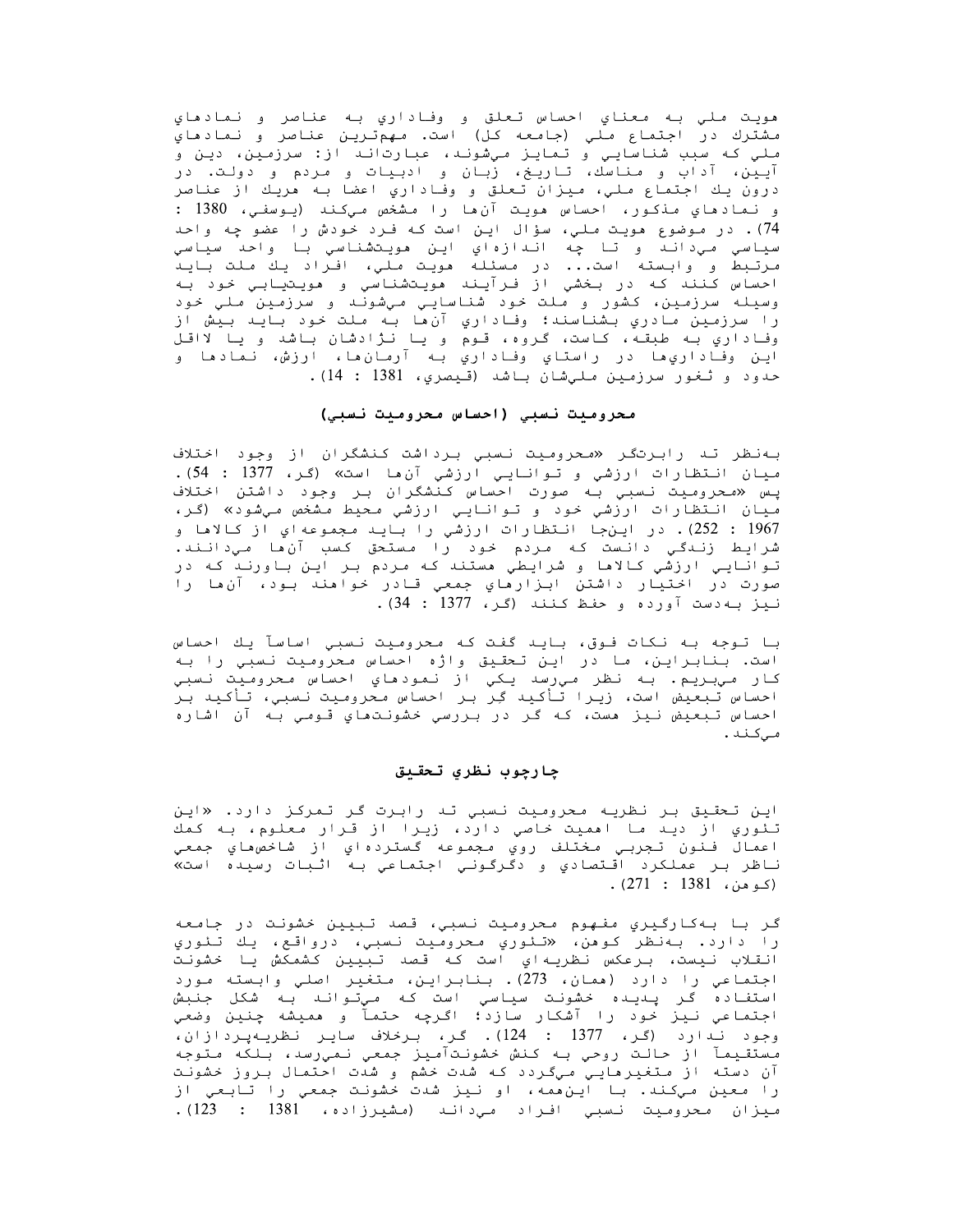بنابراين، فرض اصلي مقىدماتي گر اين است كه پيششرط كشمكش ماي داخلي خشونتآمیز، ممانا احساس محرومیت نسبیِ است. صاحبنظران دیگر مم بر این نکته تأکید نمودهاند که مرقدر میزان احساس محرومیت در یك قـوم بیشتر باشد و آن قـوم احساس کـنـد فـرمنگ و زبـان و ارزشهایـش مـورد تعرض و استحالـه قـرار گفـتـه است، گـرایـش بـه حفـظ فـرمنگ و آداب و رسوم قـومـي در آن قـوم تـشديـد مـيشود کـه در حـالـت افـراطي بـه صورت قـوم مـداري متجلي خواهد شد (قيم، 1380 : 213).

نقطهنظر مورد تأیید گر، آن است که وقوع خشونت اولیه در میان گروه همگني از محرومان، معمولا به واکنشهاي غيرعقلاني در مقابل محرومت شديـد خوامد انـجامـيـد. چـنـانچـه در فـرمنگ يـا خردهفَـرمنگي خشونـت اَمـري پسندیده یا مناسب دانسته شود، احتمال بروز خشونت داخلیِ در جامعه كه چنين فرمنگي را از راه فرآيندهاي جامعهپنيري منتقل ميكند، بيشتر خواهد شد. اگر خشونت روزنه مناسبي براي تنشها گردد، يا چنانچه مقامات را به اصلاح سرچشمههاي محروميت برنيانگيزد، خشونت د اخلي قادر خوامد بود به يك فعاليت گرومي مسلّم تبديل گردد (كوزر،  $. (179 : 1972)$ 

ازجمله خشونتهاي يك جامعه ميتوان به بروز اختلاف قومي، درواقع، تضاد ميان اقوام با دولت مركزي اشاره كرد. گر در تبيين اين کشمکشها از احساس تـبعیض شروع میکند. گر میِنویسد: «اساسآ مویت قومی زمانی اممیت پیدا میکند که با افراد یك گروه قومی به واسطه تعلقاتشان به آن گروه، رفتاري تبعيضآميز در مقايسه با گروههاي ديگر صورت گيرد؛ يعني يك گروه قـومي، بـهدليل قـوميت خود در معرض سرکوب، ازار یا محرومیت از برخی حقوق و مزایا قرار بگیرند (به نقل از قاسمي، 1381 : 126)». بهطور كلي، ميتوان از مجموع نظريات گر در مورد تشدید قومیت (عوامل و تبعات آن)، مدل علي زير را استخراج كرد.



شکل 2 . مدل نظری استخراج شده از نظریات گر

گر در آخرین کتابش، تحت عنوان قـومیتھا و دولـتھا، سه نـوع تـبعیض را از هم تمييز مي‹هد: اقتصادي، سياسي و فرمنگي. تبعيض اقتصادي، زماني است كه اعضاي يك گروه قـومي بـه صورت نظام،ند در دسترسي بـه کالاها، شرایط یا مناصب مطلوب اقتصادي که به روي دیگران گشوده است محدود ميشوند. تبعيض سياسي، يك گروه قومي در صورتي تحت تبعيض سياسي است کـه اعضاي آن در اعمال حقـوق سياسي خويـش يـا دسترسي بـه مناصب اداري و سياسي در مقايسه با ديگر گروه هاي جامعه، به صورت نظام، .<br>نظام، ند يجار محدوديت شده باشند. تبعيض فرمنگي، زماني يك گروه<br>تحت تبعيض فرمنگي است كه اعضاي آن در پيگيري علايق فرمنگي يا ابـزار و اجراي رسوم و ارزشهاي فـرهنگي خويـش مـحدود شده بـاشند . (قاسمى، 1381 : 128 ـ 130).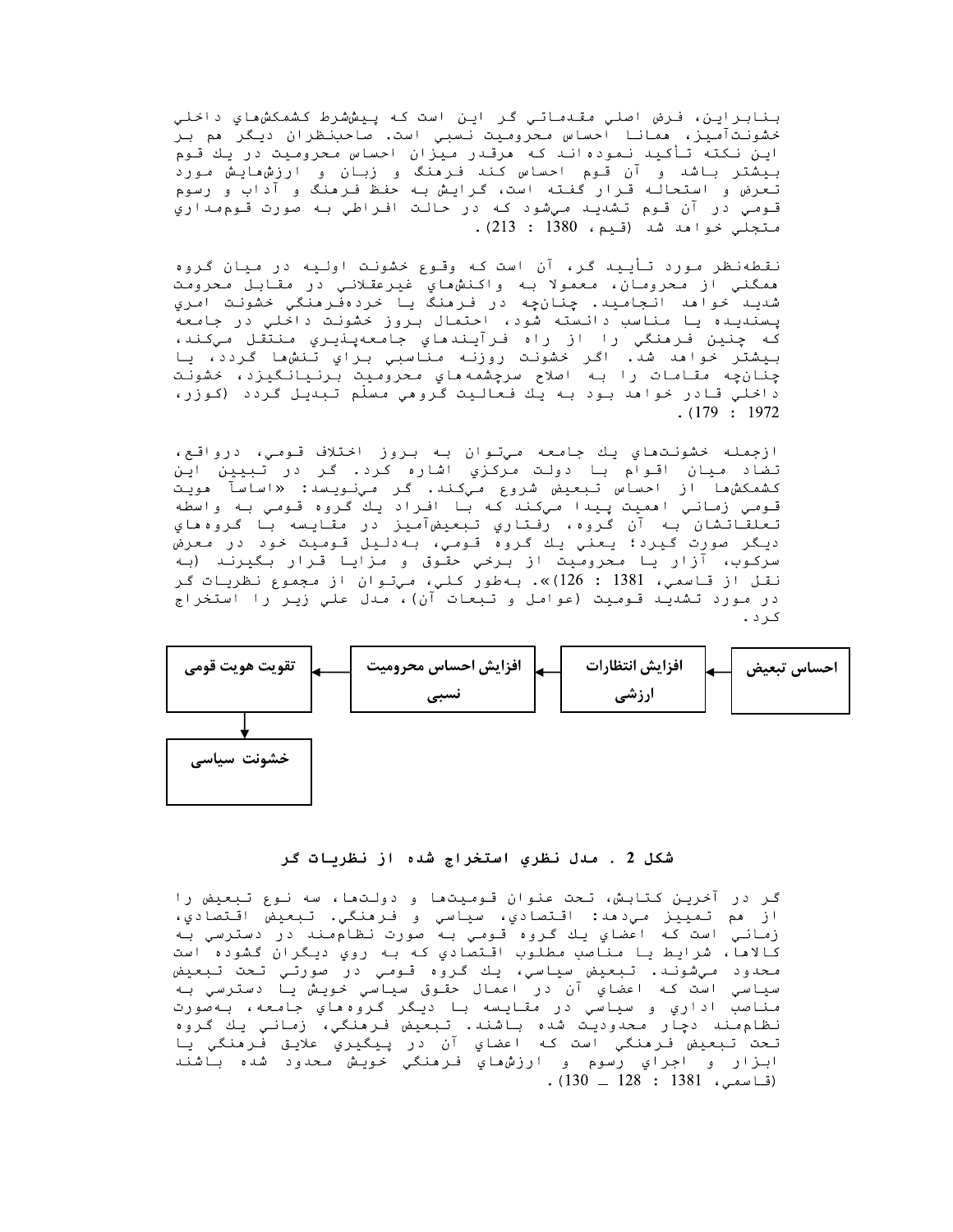با توجه به چارچوب نظري فوق، اين تحقيق قصد بررسي يکي از عوامل مؤثر بر تشديد و برجستگي مويت قـومي در ميان اعراب استان خوزستان را دارد. چنانکه گفته شد، علت انتخاب «احساس محرومیت نسبی»، شناختي بود كه ما از قوم عرب در اين استان داشتيم. در اينجا با توجهبه مدلي كه از نظريات گر استخراج كرديم، بايد گفت كه عمده مدف این یژوهش بررسی قـسمت اول این مـدل (تـا افـزایـش هویـت قـومـی) است و اين تحقيق به بررسي پيامدهاي افزايش هويت قـومي بـهطور مجزا نپرداخته است. صرف مطرح شدن برخي از پيامدهاي افزايش هويت قومي، منجمله خشونت سياسي يا بعضآ اجتماعي و تقويت خوي قوم اري، به اين دليل بوده است كه امميت موضوع تحقيق را به خوبي نشان دمد. در ممين راستا نيز رابطه مويت قـومي و مويت ملي مـورد بـررسي قـرار گرفته است.

# فرضيات تحقيق

1 . بين احساس محروميت نسبي و مويت قـومي در بـعد فـرمنگي رابطه معناداری وجود دارد.

2 . بين احساس محروميت نسبي و مويت قـومي در بعد سياسي رابطه معناداری وجود دارد.

3 . بين احساس محروميت نسبي و مويت قـومي در بـعد اجـتماعي رابطه معناداري وجود دارد.

4 . بين احساس محروميت نسبي و مويت قـومي در حالت كـلي رابطه معناداري وجود دارد.

5 . بين احساس محروميت نسبي و هويت ملي رابطه معناداري دارد.

6 . بين مويت قـومـي و مويـت مـلـي رابـطه مـعناداري وجود دارد.

#### روش تحقيق

در مورد نوع روش تحقيق يا شيوه گردآوري دادهها، در بررسيهايي که در مورد قـومـيت است، اتـفـاقنـظر واحدي وجود نـدارد. امـا غالـبآ بـر ايـن مسئله تأكيد ميشود كه در مطالعه قوميت بايد بررسيهاي تاريخي در مورد قوم مورد مطالعه لحاظ گردد. همچنین برخي از محققان روش تحقيق كمي را نامناسب دانسته و براي بررسي قوميت استفاده از روش پیرامون قـوم و قـومیت و نقش گـروه قـومـی، اول بـایـد بـه ایـن مسئـله توجه كنيم كه قصد داريم چه جنبه و يا چه مسئلهاي از قوميت را بررسي كنيم. به عنوان مثال، براي «نيازسنجي اعضاي يك قوم» استفاده از روش کیفی به مراتب بهتر از روش کمی و پیمایشی است. در اینجا،<br>از روش کیفی به مراتب بهتر از روش کمی و پیمایشی است. در اینجا، بـر مِويـت قـومـي و مويـت مـلـي را داشتيم، كـه بـراي ايـن مـنظور استفـاده از آمار میتوانست به ما کمك زيادي كند، روش کمي را برگزيديم. بهنظر كرسول ، «وقتي قصد داشته باشيم كه عوامل مؤثر بر يك مسئله را بررسی کنیم، بهترین رویکرد، کمی است» (کرسول، 2002 : 21). بنابراين، اين پژوهش مرگز مدعي نيست كه تمامي جنبهها و زواياي زندگی اعراب استان خوزستان را منعکس میکند. با اینحال و با توجه بـه مـوضوع مـورد مطالـعه، روش تـحقـيق كمَي و پـيمايـشي است. در ايـن<br>تـحقـيق، قـاعدتـآ جمعـيت آمـاري مـا اعراب استـان خـوزستـان مـيبـاشد. امـا از آن جایی که تغییرات مویت از سن خاصی شکل میگیرد، ما سن 16 سال را سن مبنا قرار داديم. بنابراين، ما كليه افراد عرب استان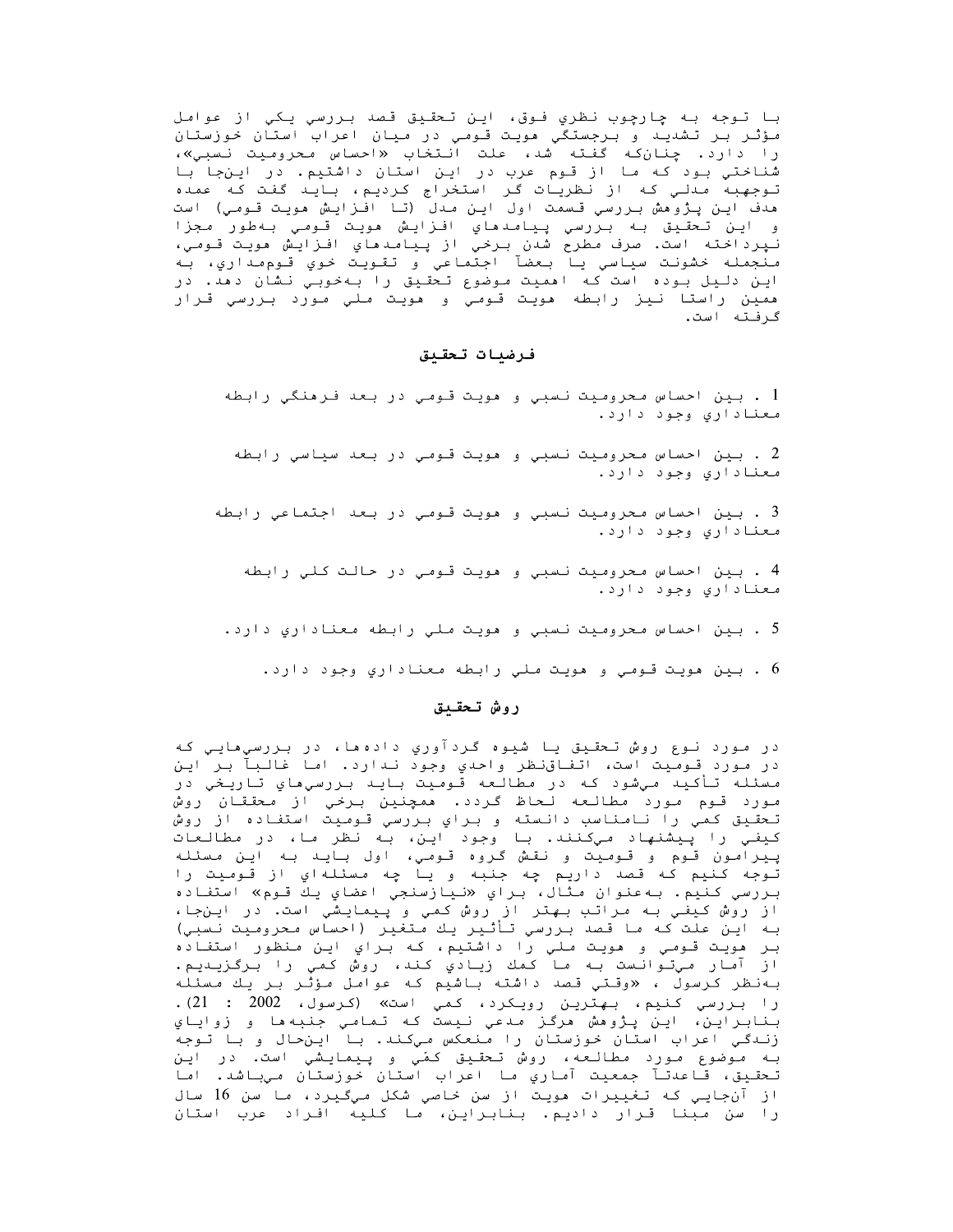خوزستان را که بالاي 16 سال سن داشتند بهعنوان جمعيت آماري در نظر گرفتیم. در مورد جمیعت اعراب خوزستان آمار رسمی، معتبر و قابل استنادي در دسترس نيست. اين مسئله نهتنها در مورد قوم عرب، بلكه در مورد سایر اقوام نیز وجود دارد. به عبارت دیگر، قومیت در سرشماريِ هايِ انجامِ گرفته در ايران، در نظر گرفته نشده است. بنابراين، ما در اين تحقيق براي اينکه نمونهگيري به شيوه دقيقتر انجام گیرد، حداکثر جمعیت را در نظر گرفتیم. با هدف این که حجم<br>انجام گیرد، حداکثر جمعیت را در نظر گرفتیم. با هدف این که حجم مردم عرب خوزستان وجود ندارد، جمعیت مردم عرب را معادل جمعیت استان خوزستان و حداکثر سه ملیون و پانصدهزار نفر فرض کردیم. در این تحقیق این عدد مبنا قرار گرفت و با استفاده از فرمول کوکران، تعداد 455 نفر به عنوان جمعیت نمونه انتخاب گردید.

نمونهگيري در اين تحقيق دو مرحله داشت. در مرحله اول ما از نمونهگيري سهميهاي استفاده كرديم تا سهم هر شهر با توجه به جمعيت آن و با در نظر گرفتن تعداد حجم نمونه مشخص شود. بنابراین، در اين مرحله، حجم نمونه به شيوه سهميهاي بين شهرماي عربنشين خوزستان كه در ذيل به آنها اشاره شده است، توزيع شد. سپس، براي انتخاب نمونه در هر شهر به شيوه نمونهگيري خوشهاي چند مرحلهاي عمل كرديم. بىينترتيب دادەماي اين پيمايش در بهار 1383 در 8 شهر عمدتـآ عربنـشين خوزستان گردآوري شد. ايـن شهرها بـهتـرتـيب بـيشتريـن سهميه در نمونهگيري عبارتند از: 1 . امواز، 2 . آبادان، 3 . شوش، 4 . خرمشهر، 5 . ما هشهر، 6 و7 . شادگان و سوسنگرد و 8 . امیدیه ابـزار گـردآوري اطلاعات در ايـن تـحقـيق پـرسشنـامـه است. پـرسشنـامـه بـهکـار گرفته شده عمدتآ ترکیب یكسري از گویههایي بود که براساس طیف لیکرت ساخته شده بودنـد. ایـن کَویـهما بـا تـوجه بـه پـیشآزمـون انـجام شده انتخاب شده بودند. بەنظر میلر طیف لیکرت یك مقیاس تجمعي متشکل از یك رشته گویه است. پاسخگویان موافقت یا مخالفت خود را با مر گويه بر روي يك مقياس فشرده مشخص ميكنند. تكنيك ليكرت مقياس ترتيبي بهبار ميآورد. اين مقياس تحت شرايطي پايايي بالايي دارد. نمره مقیاس شامل اندازه شدت نگرش ابراز شده در تمام گویهها است (ميلر،1380 : 208). لنا «اين طيف براي بسياري از تحقيقات ميداني وسيع، در علوم اجتماعي و خصوصآ در جامعهشناسي، مناسب و قابل استفاده است و ميتوان به وسيله آن انواع (گرايشهاي سياسي، مذهبي، نـژادي، شغلي و...) را سنجيد» (رفيعپـور، 1378 : 261).

ممچنين در اين تحقيق واحد تحليل «فرد» بوده و نتايج تحليل به ساير افراد قابل تعميم ميباشد.

### اعتبار و پايايي

در کاربرد متعارف، واژه اعتبار اشاره به این نکته دارد که یك سنجه تجربي تا چه حد «*م*عناي واقعي» مفهوم مورد بررسي را بهقدر كافي منعكس ميكند (ببي، 1385 : 282). ممچنين، در صورتي تحقيقي روایی دارد که «اگر آزمایشی را چندینLبار تکرار کنیم یا تجزیه و تحلیل را به دفعات انجام دمیم و در ممه موارد نتایج یکسان باشد... ] به عبارت دیگر[، حصول نتایج مشابه در تکرار اعمال قبلي» (ساروخاني، 1380 : 139).

با تـوجه بـه امميت مـوضوع مـورد مطالـعه و روشي كـه در نظر گـرفـتيم، براي سنجش گويه ها يك پرسشنامه پيشآزمون در ميان 50 نفر از اعراب در شهرستان امواز اجرا گردید. این پرسشنامه حاوي 72 گویه در مورد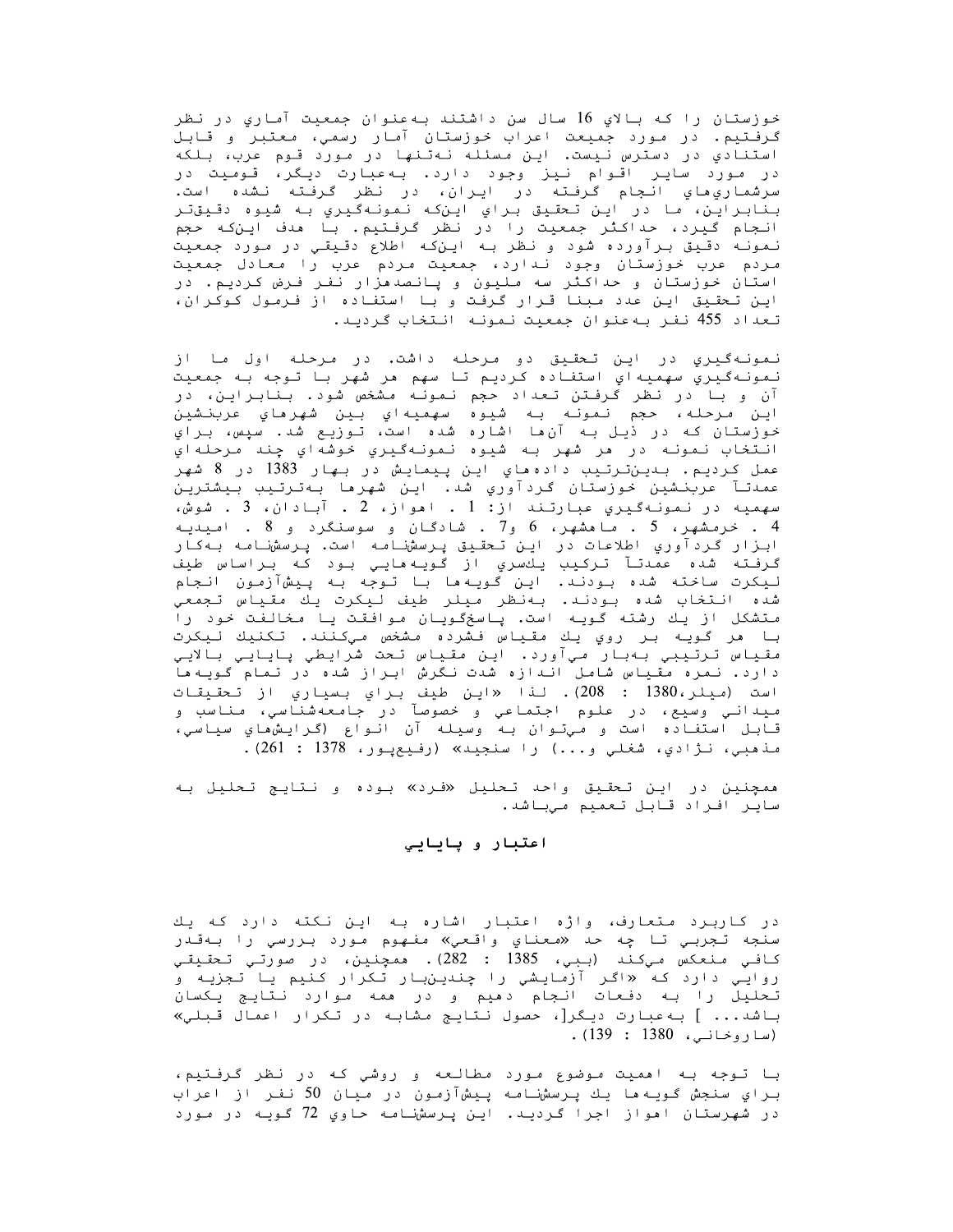احساس محروميت نسبي، مويت قومي و مويت ملي بود. پس از اجراي اين پرسشنامه، گویـهمایـی کـه ممبستگی زیـادی بـا مم نـداشتند، گویـهمایـی کـه .<br>از قـدرت سنجش خوبـي بـرخوردار نـبـودنـد و يـا بـراي مخاطبـان نـامغـهوم<br>بـودنـد و نـيـز از روايـي بـالايـي (ضريـب آلفـاي كـرونـبـاخ) بـرخوردار<br>نـيـدنـد منفـثـنـف نبودند، حنف شدند و در نهايت، 8 گويه براي سنجش احساس محروميت نسبي با روايـي 0/85 ؛ 15 گـويـه بـراي سنجش مويـت قـومـي بـا روايـي 0/82 و بالاîخره 9 گويه براي سنجش مويت ملي با روايي 0/78 در نظر گرفته شدنـد .

# تجزيه و تحليل دادهما

# آمار توصيفي

متغير احساس محروميت نسبى در اين تحقيق بهوسيله هشت گويه سنجيده شده است. با توجه به اينكه براي بيشترين احساس محروميت نسبي، نمره 5 و کمترین احساس *م*حرومیت نسبی نمره 1 را در نظر گرفتیم، حداقل نمرهاي که براي اين متغير ميتوانست بهدست بيايد، عدد 8 و حداكثر عدد 40 بوده است. با اينحال، ميانگين بهدست آمده براي اين طيف در بين نمونه آماري، رقم 33/21 را نشان مي دهد كه بهنوعي ميتوان احساس محروميت نسبي در ميان پاسخگويان را شاهد بود.

نمره ميانگين احساس محروميت نسبي در ميان 8 شهري كه تحقيق در آن صورت گرفته است، تقريبآ رقمهاي كم و بيش مشابهي را نشان ميدهد، با اينحال، بيشترين احساس محروميت نسبي مربوط به شهر آبادان و كمترين آن مربوط به شوش بوده است. (جدول )1

جدول 1 . نمره ميانگين احساس محروميت نسبي برحسب شهرماي مختلف عربنشين حوزستان

| اميديه | سوسنگرد | شادگان | ماهشهر | خرمشهر | شوش | آبادان | اهواز | شهر                                     |
|--------|---------|--------|--------|--------|-----|--------|-------|-----------------------------------------|
| 34/5   | 32/9    | 32     | 34/3   | 33/3   | 31  | 35/5   | 32/2  | ميانين<br>نمرة احساس<br>محروميت<br>نسبى |

در جدول شماره 2 ، توزیع فراوانی درصد پاسخگویان براساس احساس محروميت

نسبی آورده شده است، همانگونه که در جدول مشاهده میشود، بیشترین فـراوانـي

در موافقت مربوط به گویه «امکانات این منطقه، مانند نفت و زمين هاي حاصلخيز، جهت

آباد کردن این *م*نطقه بهکار برده نم*یِش*ود»، است. بعد از آن نیز گویـه «مـناطق عربنـشین نـسبت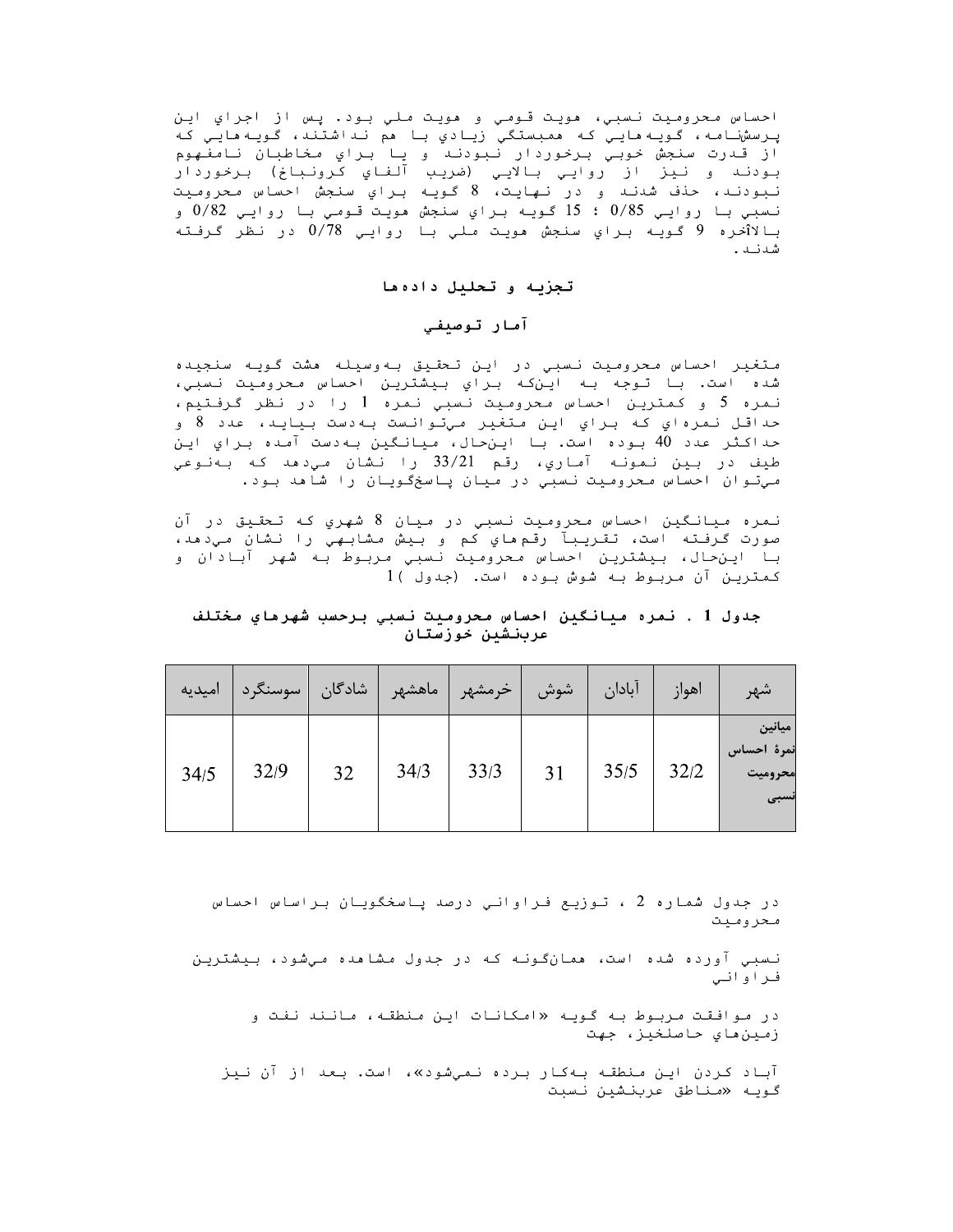به مناطق ديگر امکانات کمتري دارند» بيشترين فراواني در موافقت را به خود اختصاص داده

است.

| كاملأ<br>گويه                                                                                                    | نسبتأ | نظرى  | نسبتا | كاملاً | جمع  |
|------------------------------------------------------------------------------------------------------------------|-------|-------|-------|--------|------|
| موافق                                                                                                            | موافق | ندارم | مخالف | مخالف  |      |
| مناطق عرب نشین نسبت به مناطق دیگر امکانات -<br>51/8<br>كمترى دارند                                               | 24/4  | 14/8  | 6/2   | 2/7    | 99/9 |
| 2- مردم فارسی زبان در برخورد با ما هیچ گونه<br>10/9<br>تبعیضی قایل نمی شوند                                      | 22/3  | 22/7  | 29/5  | 14/6   | 100  |
| - امکانات این منطقه، مانند نفت و زمین های $3$<br>56/6<br>حاصلخيز، جهت آباد كردن اين منطقه به كار برده<br>نمي شود | 23/4  | 11/3  | 6/4   | 2/3    | 100  |
| 4- در کل کشور محرومیت و کاستی وجود دارد و<br>19/7<br>ربطی به عرب بودن ما ندارد                                   | 32/5  | 17/6  | 18/1  | 12/1   | 100  |
| 5- امروزه در ایران، دیگران زندگی خیلی بهتری<br>26/7<br>نسبت به عرب ها دارند                                      | 24/8  | 21/1  | 21/1  | 6/3    | 100  |
| - به طور کلی می توان گفت که عرب ها در ایران $\sim$<br>20<br>مورد تبعیض قرار می گیرند                             | 22/3  | 25/5  | 23/7  | 8/1    | 99/6 |
| 7- پست ها و مدیریت ها به نسبت عادلانه ای بین<br>23/9<br>قومیت های مختلف تقسیم شده است                            | 32/6  | 20/5  | 13/5  | 9/4    | 99/9 |
| 8- ما حتى در انتخاب اسم فرزندانمان هم آزاد<br>25/7<br>نيستيم                                                     | 14/3  | 12/8  | 28/7  | 18/5   | 100  |
|                                                                                                                  |       |       |       |        |      |

# جدول 2 . توزيع فراواني درصد پاسخگويان براساس احساس محروميت نسبي

جدول شماره 3 ، توزيع فراواني درصد پاسخگويان براساس مويت قومي است. گويه هاي اول تا پنجم، يعني 5 گويه نخست مربوط به سنجش مويت قـومـی در بـعد اجـتمـاعـی است. گـویـه مای ششم تـا دهم، جمعـآ 5 گـویـه، مـربـوط بـه سنجش مويـت قـومـي در بـعـد سيـاسي مـيبـاشد و بـالاخره ايـنکـه گـويـه ماي یازدهم تا پانزدهم، جمعآ 5 گویه، مربوط به سنجش هویت قومی در بعد فرمنگي است. بيشترين ابراز موافقت با مويت قومي در گويه «من خوشحالم از این که میبینم مردم عرب روز به روز به حقوق خود آگاهتر مي شونـد» صورت گرفـته و كمتريـن ابـراز مخالفت بـا هويـت قـومـي در گـويـه «انتخاب دوست عرب و غیر عرب برایم فرقی ندارد» صورت گرفته است. ممچنین با توجه به آماره میانگین، مویت قومی 8 شهر مذکور بهترتیب بیشترین میانگین عبارت بود از 1 . آبادان، 2 . ما مشهر، 3 . شادگـان، 4 . سوسنگرد، 5 . امواز، 6 . اميديـه، 7 . شوش و 8 خرمشهر. مسئله ديگر اينکه بين بالاترين نمره ميانگين در شهرهاي مختلف که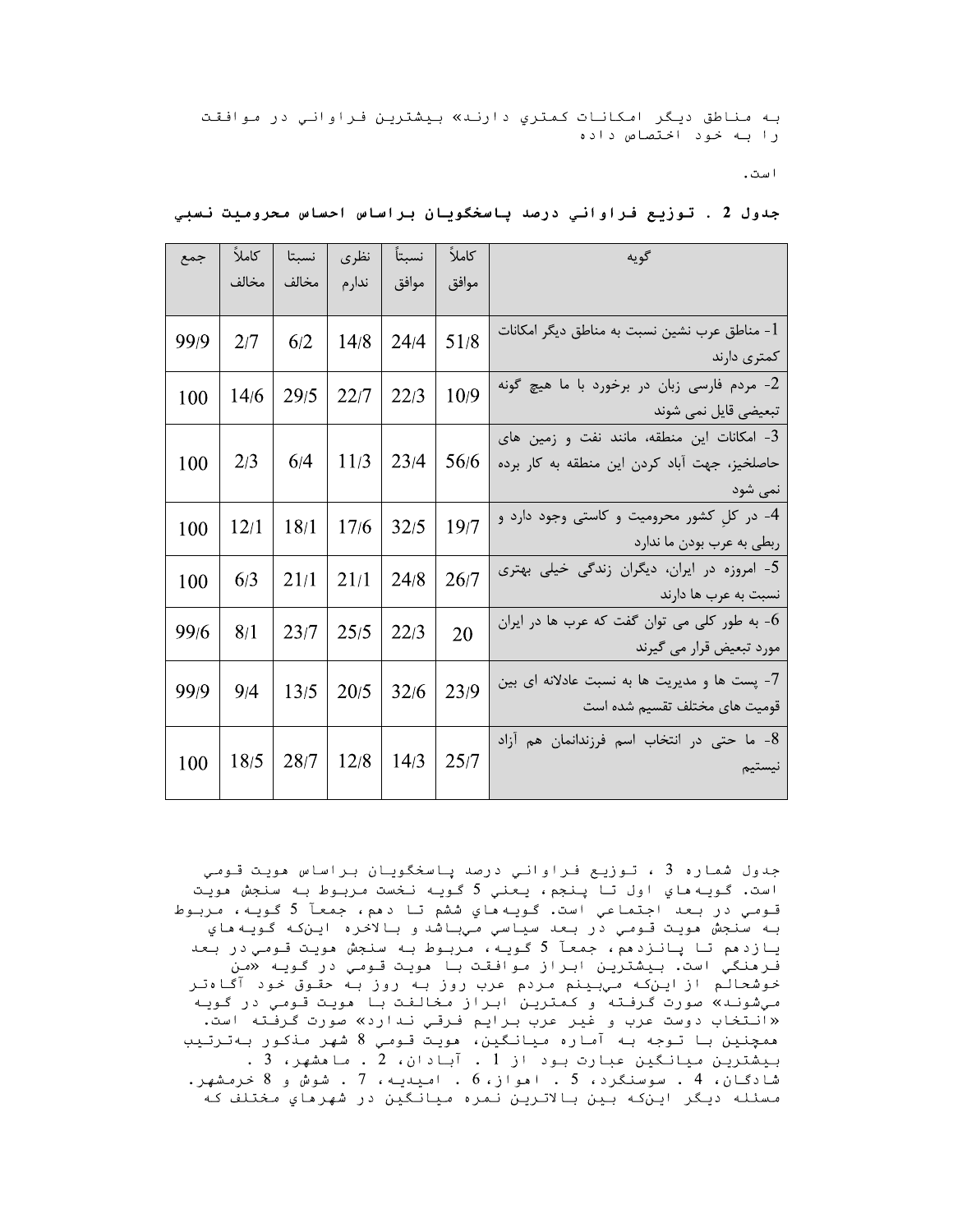شهر آبادان بود و پایینترین آنها، یعنی *خ*رمشهر، 9 نمره اختلاف وجود<br>داشته

است.

| جمع  | كاملأ | نسبتا | نظرى   | نسبتآ          | كاملاً | گويه                                                                                          |
|------|-------|-------|--------|----------------|--------|-----------------------------------------------------------------------------------------------|
|      | مخالف | مخالف | ندار م | موافق          | موافق  |                                                                                               |
| 100  | 11/9  | 14    | 6/4    | 26/5           | 41/2   | من خودم را اول یک ایرانی می دانم، بعد یک عرب -                                                |
| 100  | 19/8  | 33/7  | 12/3   | 14/6           | 19/6   | 2- یک عرب فقط باید با یک عرب ازدواج کند                                                       |
| 100  | 11/6  | 29/3  | 17/9   | 17/9           | 23/3   | 3- داشتن یک زندگی خوب و وضعیت مناسب برای من<br>مهم تر از پرداختن به مسایل قومی است            |
| 100  | 7/9   | 12/2  | 15/6   | 28/1           | 36/2   | 4- انتخاب دوست عرب و غير عرب برايم فرقي ندارد                                                 |
| 99/9 | 8/3   | 26/1  | 20     | 20/7           | 24/8   | 5- من در انتخاب محل سکونتم، مناطق عرب نشین را<br>ترجيح<br>می دهم                              |
| 100  | 12/4  | 28/6  | 19/6   | 20             | 19/4   | در انتخاباتی مانند مجلس و شوراها و غیره باید سعی $6\,$<br>كنيم نمايندگان عرب را انتخاب كنيم   |
| 99/9 | 21/3  | 33/7  | 14/2   | 18/3           | 12/4   | 7-۔ پرداختن به مطالبات قومی چیز بیهوده ای است و<br>باید بتدریج بسوی فرهنگ رسمی کشور حرکت کنیم |
| 99/9 | 5     | 14/5  | 16/8   | 30/2           | 33/4   | 8- علاوه بر احزاب سیاسی ملی، باید احزاب محلی که به<br>مطالبات قومی می پردازند، نیز شکل بگیرند |
| 99/7 | 0/9   | 3/6   | 9/8    | 27/2           | 58/2   | 9- من خوشحالم از این که می بینم مردم عرب روز به<br>روز به حقوق خود آگاه تر می شوند            |
| 99/6 | 33    | 38    | 18/1   | $\overline{7}$ | 3/5    | ۔ نظام سیاسی کشور مطالبات اعراب را جدی می $10$<br>گيرد                                        |
| 100  | 3/2   | 14/5  | 25/9   | 29/1           | 27/3   | 11- من دیدن فیلم های عربی را بر فیلم های فارسی<br>ترجیح می دهم                                |
| 99/9 | 49/3  | 27/1  | 16/8   | 4/6            | 2/1    | 12- احتیاجی نیست که فرزندان ما از کودکی زبان عربی<br>را ياد بگيرند                            |
| 100  | 4/8   | 19    | 26     | 18/8           | 31/4   | من سعی می کنم همیشه به زبان عربی صحبت کنم $\!13}$<br>تا فارسى                                 |

جدول 3 . توزيع فراواني درصد پاسخگويان براساس مويت قومي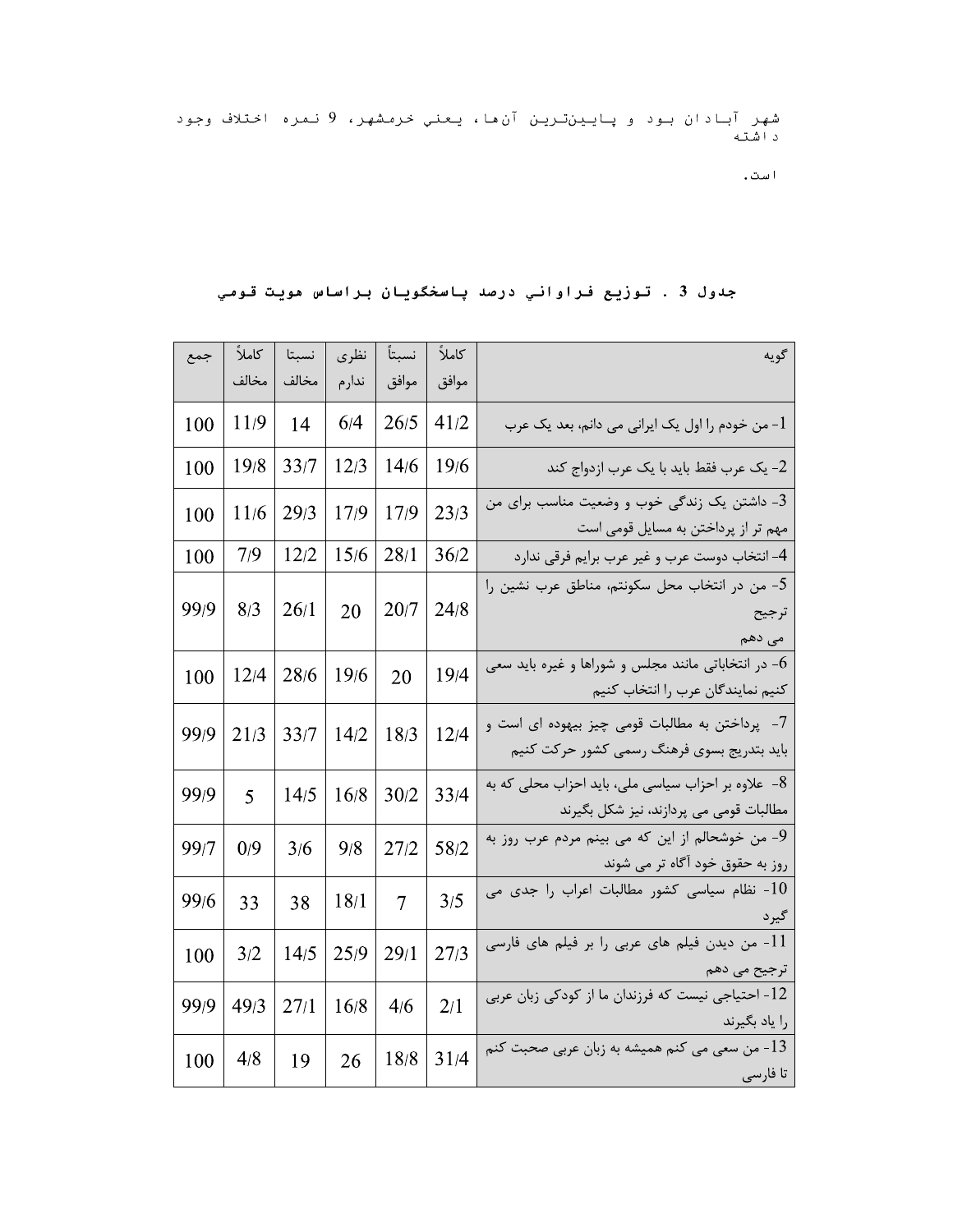|                                                                                                                                                                                                 |  | $100$   41/6   33/8   17/7   5/5   1/4 |  |  |                                                                                          | 14- ایجاد مراکز فرهنگی که در آن ها شعر و ادب و<br>موسیقی عربی آموزش داده می شود، چندان ضروری<br>نيست |  |  |  |
|-------------------------------------------------------------------------------------------------------------------------------------------------------------------------------------------------|--|----------------------------------------|--|--|------------------------------------------------------------------------------------------|------------------------------------------------------------------------------------------------------|--|--|--|
|                                                                                                                                                                                                 |  | 100   1/4   6//4   14/7   28/4   49/1  |  |  |                                                                                          | 15- ما عرب های خوزستان دارای فرهنگ مخصوص به<br>خود هستیم و باید در ترویج و تعالی آن بکوشیم           |  |  |  |
| جدول شماره 4 نيز توزيع فراواني درصد پاسخگويان براساس مويت ملي<br>را نشان میٖدهد. ممانگونـه کـه در جدول مشامده میِشود، بیِشتریِن ابراز<br>موافقت با مويت ملي در گويه                             |  |                                        |  |  |                                                                                          |                                                                                                      |  |  |  |
| «من سرزمین ایران را وطن خود میٍدانم» صورت گرفته است. این در<br>حالي است که کمترين <i>م</i> وافقت با هويت <i>م</i> لي در گويه «عيد نوروز يکي<br>از بهترين عيدهاي ما ايرانيان است» مشاهده مي شود. |  |                                        |  |  |                                                                                          |                                                                                                      |  |  |  |
| جدول 4 . توزيع فراواني درصد پاسخگويان براساس مويت ملي                                                                                                                                           |  |                                        |  |  |                                                                                          |                                                                                                      |  |  |  |
|                                                                                                                                                                                                 |  |                                        |  |  | كاملاً   نسبتاً   نظرى   نسبتا   كاملاً   جمع<br>  موافق   موافق   ندارم   مخالف   مخالف | ا است کويه ا                                                                                         |  |  |  |

| جدول شماره 4 نيز توزيع فراواني درصد پاسخگويان براساس مويت ملي<br>را نشان میدهد. همانگونه که در جدول مشاهده میشود، بیشترین ابراز<br>موافقت با هويت ملي در گويه<br>«من سرزمین ایران را وطن خود میدانم» صورت گرفته است. این در |        |       |        |       |       |      |  |  |  |
|-----------------------------------------------------------------------------------------------------------------------------------------------------------------------------------------------------------------------------|--------|-------|--------|-------|-------|------|--|--|--|
| حالي است که کمترين <i>م</i> وافقت با هويت <i>م</i> لي در گويه «عيد نوروز يکي<br>از بهترين عيدهاي ما ايرانيان است» مشاهده ميشود.                                                                                             |        |       |        |       |       |      |  |  |  |
| جدول 4 . توزيع فراواني درصد پاسخگويان براساس هويت ملي                                                                                                                                                                       |        |       |        |       |       |      |  |  |  |
| گويه                                                                                                                                                                                                                        | كاملأً | نسبتأ | نظرى   | نسبتا | كاملأ | جمع  |  |  |  |
|                                                                                                                                                                                                                             | موافق  | موافق | ندار م | مخالف | مخالف |      |  |  |  |
| من با ديدن پرچم ايران در مجامع بين المللي،<br>احساس سربلندی می کنم                                                                                                                                                          | 39/1   | 38/7  | 8/6    | 6/9   | 6/7   | 100  |  |  |  |
| اگر امکان داشت کشور دیگری را برای زندگی کردن<br>انتخاب می کردم                                                                                                                                                              | 14     | 16    | 11/1   | 33/2  | 25/2  | 99/5 |  |  |  |
| من به ایرانی بودن خود افتخار می کنم                                                                                                                                                                                         | 48/2   | 27    | 9/4    | 7/1   | 8/3   | 100  |  |  |  |
| عید نوروز یکی از بهترین عیدهای ما ایرانیان است                                                                                                                                                                              | 12/9   | 15/6  | 20/9   | 25/1  | 25/5  | 100  |  |  |  |
| شنیدن سرود جمهوری اسلامی ایران در من احساس<br>شور و شوق به وجود می اورد                                                                                                                                                     | 42/5   | 31/5  | 9/4    | 8/5   | 8     | 99/9 |  |  |  |
| مشاهیری همچون فردوسی، حافظ، مولوی، سعدی و .<br>. . ماية افتخار ما نيستند                                                                                                                                                    | 10/7   | 16/3  | 14/4   | 31/5  | 27/1  | 100  |  |  |  |
| من سرزمین ایران را وطن خود می دانم                                                                                                                                                                                          | 51     | 28/4  | 7/6    | 5/3   | 7/6   | 99/9 |  |  |  |
| گاهی اوقات از زندگی بین مردم ایران احساس<br>ناراحتى<br>می کنم                                                                                                                                                               | 16     | 20    | 12/8   | 31/2  | 20    | 100  |  |  |  |
| صحبت کردن به زبان فارسی برای من دلنشین و<br>شيرين است                                                                                                                                                                       | 20/8   | 22/5  | 27/1   | 15/6  | 14    | 100  |  |  |  |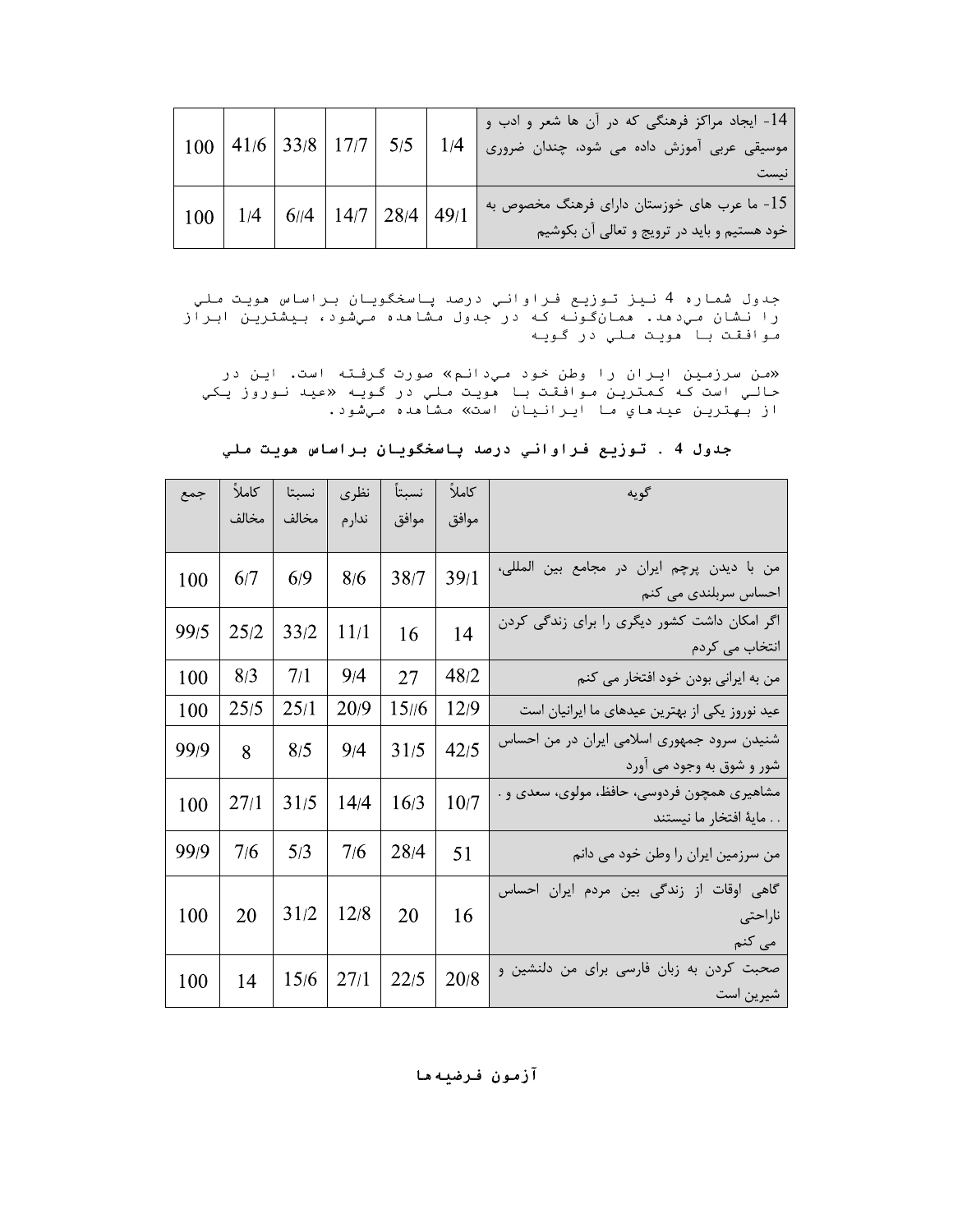براي بررسي فرضيه ها، با توجه به اينكه سطح سنجش متغيرها در سطح رتبهاي بودنـد، از آزمون رگرسيون ساده استفاده کرديم. نـتايـج اين آزمون ها در جدول شماره 5 آورده شده است. همانگونـه کـه در جدول مشاهده مي شود، تمام فرضيه هاي اين تحقيق با توجه به سطح معناداري مـورد تـأیـیـد قـرار گـرفـتـهانـد.

| سطح معنا | t       | ضريب     | B       | انحراف | adj.R <sup>2</sup> | $\mathbf{R}^2$ | $\mathbf R$ | افرضيه              |
|----------|---------|----------|---------|--------|--------------------|----------------|-------------|---------------------|
| داری     |         | beta     |         | معيار  |                    |                |             |                     |
| 0/000    | 5/67    | 0/361    | 1/56    | 11/32  | 0/15               | 0/16           | 0/361       | فرضية اول           |
| 0/000    | 6/15    | 0/369    | 1/96    | 12/42  | 0/16               | 0/18           | 0/369       | فرضيه دوم           |
| 0/001    | 3/78    | 0/133    | 0/76    | 7/76   | 0/05               | 0/08           | 0/133       | فرضية سوم           |
| 0/000    | 8/65    | 0/428    | 2/6     | 10/07  | 0/19               | 0/26           | 0/428       | <b>ِ فرضيةچهارم</b> |
| 0/004    | $-2/17$ | $-0/92$  | $-0/48$ | 11/2   | 0/02               | 0/05           | 0/92        | فرضية پنجم          |
| 0/000    | $-4/5$  | $-0/255$ | $-1/05$ | 10/54  | 0/9                | 0/11           | 0/255       | فرضية ششم           |

جدول 5 . نتايج حاصل از آزمون فرضيهها (رگرسيون ساده)

فـرضيه 1 : بين احساس مـحروميت نـسبي و هويت قـومي در بـعد فـرهنگي رابطه معناداري وجود دارد.

با تـوجه بـه سطح مـعناداري بـهدست آمـده از آزمـون ايـن فـرضيـه (0/000)، این رابطه معنادار است. ممچنین با ملاحظه ضریب beta که مثبت است، میتوان گفت که رابطه بین احساس محرومیت نسبی و مویت قومی در بعد فرمنگي، مستقيم است. بهعبارت ديگر، به ميزاني كه احساس محروميت نسبي در افـراد بـيشتر شود، مويت قـومـي آن،ها در بـعد فـرهنگي نـيز افـزايـش خـواهـد يـافـت.

فـرضيه 2 : بـين احساس مـحروميت نـسبي و هويت قـومي در بـعد سياسي رابطه معناداري وجود دارد.

همانند فـرضیه نخست در اینجا نیز سطح مـعناداري (000/0) است کـه نـشان مي دهد كه رابطه معنادار بين احساس محروميت نسبي و هويت قومي در بعد سياسي دارد. مثبت بودن ضريب beta حاكي از ارتباط مستقيم بين احساس محروميت نسبي و هويت قومي در بعد سياسي است. اين بدان معناست که به میزانی که احساس محرومیت نسبی در افراد بیشتر شود، مویت قـومـي آن ما در بـعد سیاسي نـیز بـیشتر خـواملا شد.

فـرضيـه 3 : بـين احساس مـحرومـيت نـسبـي و هويـت قـومـي در بـعد اجـتمـاعـي رابطه معناداري وجود دارد.

یافته هاي به دست آمده از آزمون اين فـرضيه و بـا در نظر گـرفـتن سطح معناداري (0/001)، این رابطه را تأیید میکند. در اینجا نیز مثبت بـودن ضریـب beta نـشان مـی‹مد کـه ارتـبـاط ایـن دو مـتغیـر مـستقـیم است. به عبارت ديگر، به ميزاني كه احساس محروميت نسبي افزايش يابد، مويت قومي در بعد اجتماعي نيز افزايش خواهد يافت.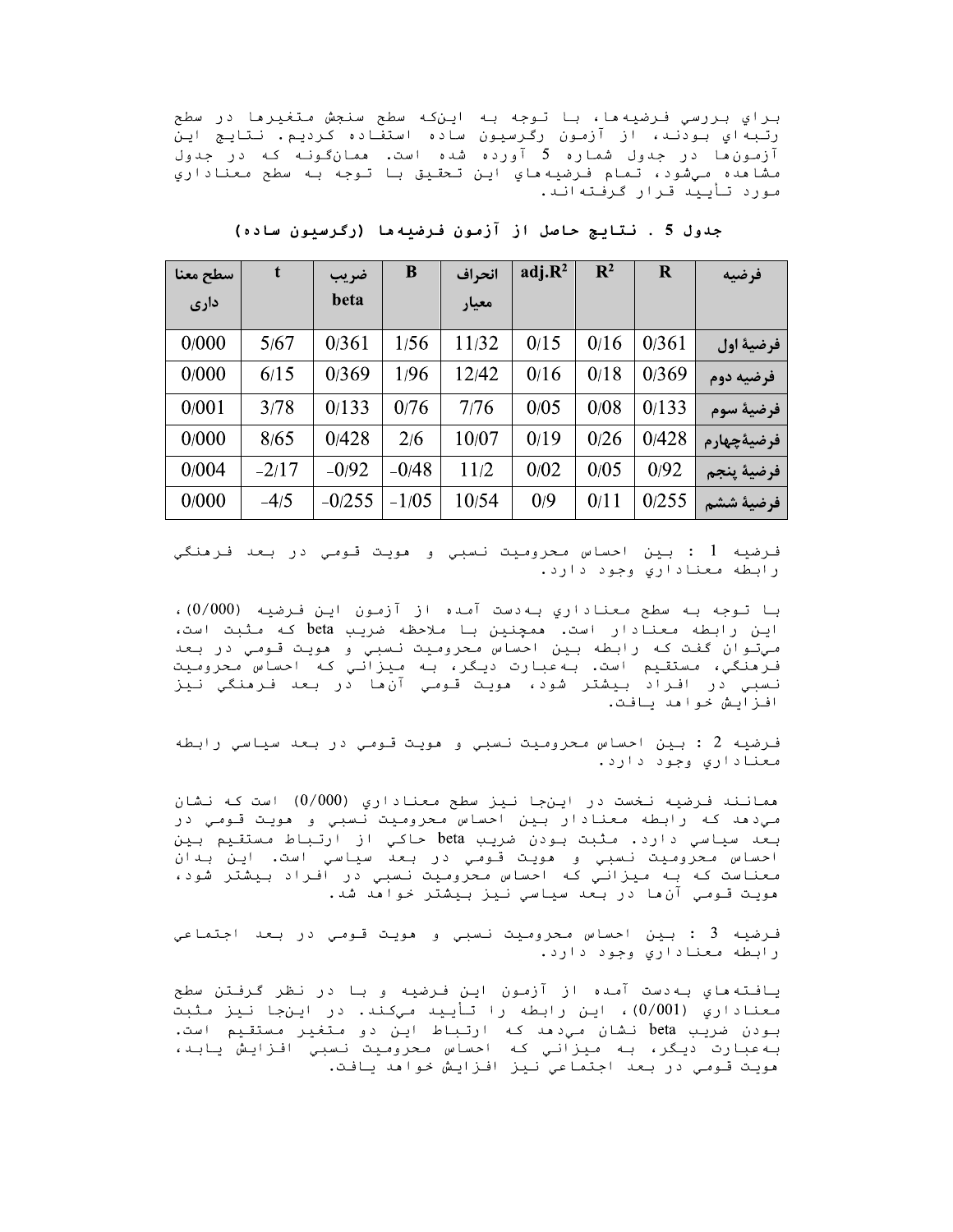فـرضيه 4 : بـين احساس مـحرومـيت نـسبي و هويـت قـومـي در بـعد كـلـي، رابطه معناداري وجود دارد.

با تـوجه بـه سطح مـعناداري از آزمـون ايـن فـرضيـه، يـعني (0/000) ايـن رابطه نیز تأیید میشود. در اینجا منظور از هویت قومی در حالت کلي، ترکيبي از مويت قـومي در ابـعاد سياسي، اجتماعي و فـرمنگي بـوده است. ضریب beta به دست آمده نیز مثبت است که نشان از مستقیم بودن رابطه بین دو متغیر دارد. بنابراین، به میزانیِ که احساس محرومیت نسبي افزايش يابد، مويت قـومي در حالت كلي آن نيز افـزايش خواهد ىافت.

فـرضيه 5 : بـِين احساس مـحرومـيت نـسبي و هويـت مـلي رابـطه مـعناداري وجود د ارد .

سطح معناداري بهدست آمده در آزمون اين فرضيه مقدار (0/004) را نشان میدهد که نشانگر ارتباط معنادار بین متغیرهاي احساس محرومیت نـسبي و هويـت مـلي است. امـا ضريب beta مـنفـي است؛ كـه نـشان از رابـطه معکوس بین دو متغیر فوق را دارد. بهعبارت دیگر با افزایش محرومیت نسبي، مويت ملي كامش مييابد.

فـرضيـه 6 : بـين هويـت قـومـي و هويـت مـلـي رابـطه مـعـنـاداري وجود دارد.

با توجه به سطح معناداري از آزمون رگرسيون ساده که مقدار (000/0) را نشان مي دهد، رابطه بين مويت قومي و مويت ملي معنادار است. با این وجود با در نظر گرفتن ضریب beta که در اینجا منفی است، باید گفت که این رابطه، جهت معکوس دارد. بهعبارت دیگر با افزایش هویت قـومي، مويت مـلي كـامش مييـابـد و بـا كـامش مويـت قـومي، مويـت مـلي افـزايـش پـيـدا مـيكـنـد.

#### تحليل چند متغيره

براي تحليل چند متغيره، از آزمون رگرسيون چند متغيره گام به گام .<br>استقاده كرديم. بىيىن نظور، انواع مويت ماي قومي به انضمام متغير احساس محروميت نسبي را بهعنوان متغيرهاي مستقل در نظر گرفتيم و اثـر ايـن مـتغيرها را بـر هويـت مـلي بـهعنوان مـتغيـر وابـسته مـورد سنجش قـرار دادیـم. ممانگـونـه کـه در جدول شمـاره 6 نـشان داده شده است، تمامي متغيرها وارد معادله رگرسيون شدند و در نهايت 56 درصد از واریانس متغیر مویت ملی را تبیین کردند. بدینسان ممانگونه که مشاهده میشود، نتایج حاصل از تحلیل چند متغیره دادهها با نتایج حاصل از آزمون فرضیهها تفاوت چندانی ندارد. با اینحال، این نتایج نشان مي‹مد که مهمترين متغير براي پيشبيني مويت ملي در تحقيق منڌلور، متغير احساس محروميت نسبي بوده است.

جدول 6 . عناصر متغیرمای مستقل درون معادله برای پیشبینی مویت ملی

| $\mathbf{R}^2$ | sig   |        | beta    | В       | متغير                     | مرحله |
|----------------|-------|--------|---------|---------|---------------------------|-------|
| 0/21           | 0/000 | $-5/3$ | $-0/33$ | $-0/54$ | احساس محروميت نسبى        |       |
| 0/39           | 0/000 | $-4/1$ | $-0/19$ | $-0/48$ | هويت قومي در بعد          |       |
| 0/54           | 0/000 | $-3/8$ | $-0/18$ | $-0/47$ | سیاسی<br>هویت قومی در بعد |       |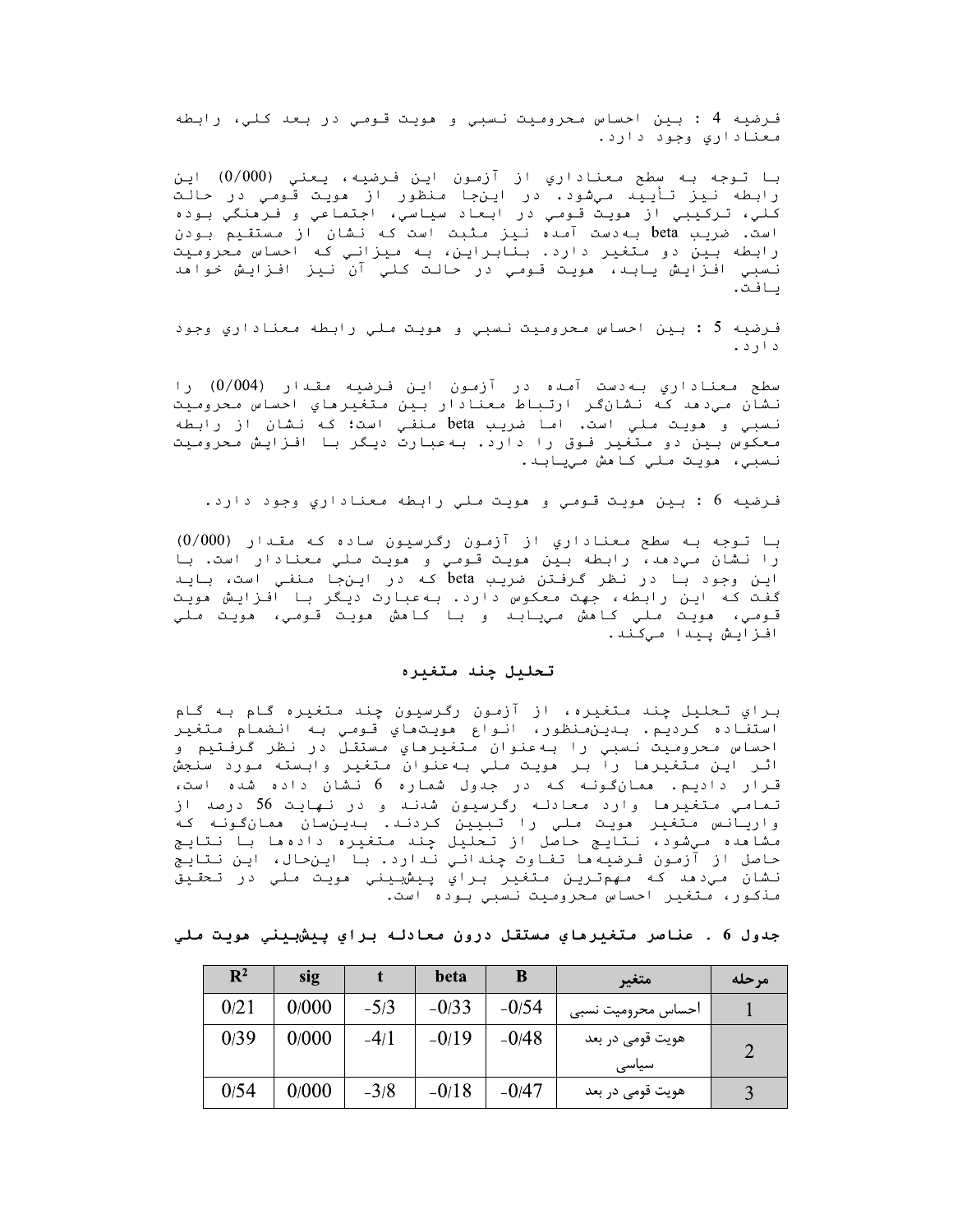|      |       |        |         |         | فرهنگے           |  |
|------|-------|--------|---------|---------|------------------|--|
| 0/56 | 0/004 | $-2/8$ | $-0/11$ | $-0/28$ | هویت قومی در بعد |  |
|      |       |        |         |         | اجتماعى          |  |

# آزمون تحليل مسير

براي تحليل مسير متغيرهاي تحقيق، ابتدا ماتريس ممبستگي بين 

# جدول شماره 7 . ماتريس ممبستگي بين متغيرماي تحقيق

| هويت ملي | هويت قومي در | هويت قومي در | هويت قومي در | ـاس<br>احسا  |                   |
|----------|--------------|--------------|--------------|--------------|-------------------|
|          | بعد اجتماعي  | بعد فرهنگي   | بعد سياسى    | محروميت نسبى |                   |
|          |              |              |              |              | احســــــــــــاس |
|          |              |              |              |              | محروميت نسبى      |
|          |              |              |              | 0/685        | هويت قــومى در    |
|          |              |              | 1            | 0/000        | بعد سیاسی         |
|          |              |              | 0/364        | 0/574        | هويت قــومى در    |
|          |              |              | 0/000        | 0/000        | بعد فرهنگي        |
|          |              | 0/077        | 0/087        | 0/164        | هويت قــومى در    |
|          |              | 0/135        | 0/09         | 0/001        | بعد اجتماعي       |
|          | $-0/168$     | $-0/486$     | $-0/519$     | $-0/602$     | هويت ملي          |
| 1        | 0/002        | 0/000        | 0/000        | 0/000        |                   |

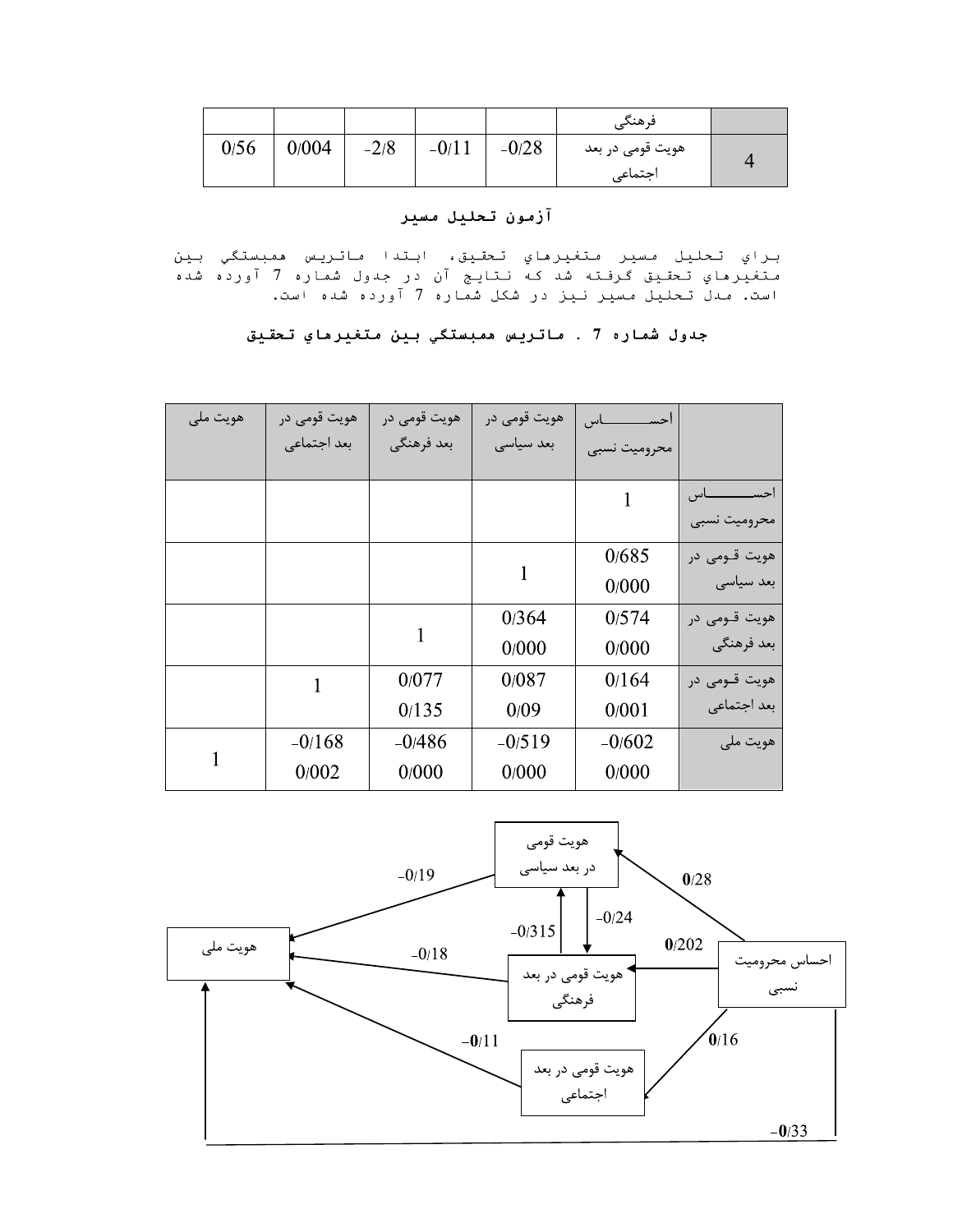# شكل 3 . مدل ساختاري روابط علي بين متغيرهاي تحقيق

همانگونـه کـه مـشاهده مـیشود، احساس مـحرومیت نـسبی، هم بـهصورت مـستقـیم و هم به صورت غير مستقيم و از طريق انواع مويتهاي قومي، با هويت ملي در ارتباط است. انواع مويتهاي قومي نيز ارتباط معنادار و معکوسي با مويت ملي دارد.

# بحث و نتيجهگيري

هدف عمده این تحقیق نشان دادن مسئله تشدید هویت قـومـی اعراب استان خوزستان به‹نبال احساس محرومیت نسبی در میان آنِ ابود. تشدید و برجستگي مويت قـومي هم پـيامـدهاي مـنفـي در سطح کلان و هم در سطح خرد (يعني مناسبات اجتماعي افراد) دارد. در اين تحقيق با تمركز بر پيامدهاي منفي سطح كلان تشديد هويت قومي در ميان اعراب استان خوزستان سعي كرديم كه امميت موضوع را بيان كنيم.

با توجه به اين که مسائل اجتماعي خود به خود حل نخواهند شد، و همچنين اين مسئله كه قوميتها و تعدد آنها از ويژگيهاي جامعه ایران بوده و هست که خصوصیات خاص خود را دارند؛ و نیز با مطرح كردن «برجستگي و تشديد هويت قومي» بهعنوان يك مسئله اجتماعي، به نقش جامعهشناسي در شناسايي مسئله اجتماعي و كمك به برطرف كردن يا رفع اين مسائل اشاره ميکنيم. عدم توجه جدي بـه اين مسئله، در بىدتـريـن حـالـت آن مـيتـوانـد پـيـامـدهـاي نـامطلـوب در پـي داشتـه بـاشد.

با وجود این که قوم عرب خوزستان بارها در طول تاریخ به کرات اثبات کرده است که مم به مويت ملي ايراني عشق ميورزد و مم خوامان دستيابي به حقوق قومي مشروع خويش از راهماي نهادينه شده است (مقصودي، 1380)، با اين حال، برخي از نتايج اين تحقيق (رابطه معكوس مويت قـومـي و مويت مـلي، مم در تـحليل دو مـتغيره و مم در تـحليل چند متغیره)، نشان داده است که عواملي موجب شدهاند تا امروز شاهد آن باشيم كه توازي تقويت هويت قومي اعراب و هويت ملي ايران دچار اختلالُ شود. بروّز جنگ تحميلي و تحتالشعاع قرار گرفتن خواستماي اقـتصادي پـس از انقـلاب اسلامـي از عوامل بـنياديـني بـودنـد کـه بـاعث شدنـدّ تا دولت مرکزي ايران، بعد از پيروزي انقلاب، سياست مشخص و مدوني براي رفاه و آباداني اين منطقه حساس نداشته باشد. به تبع اين مسئلّه، احساس محرومیت نسبی در میان اعراب استان خوزستان بهوجود آمده است، احساسی که بهوضوح مشاهده میشود.

براي رفع مشكل مذكور، ميبايست عواملي كه احساس محروميت نسبي را متأثر ميسازند، مورد بازنگري مجدد قرار گيرند تا در پرتوي آن بـتوان اين احساس را كاهش داد. براي اين منظور اقـدام و سياستگذاري در دو حوزه بـه نظر گریـزنـاپـنیـر میبـاشد. ایـن دو حوزه کـه اقـتصاد و سياستاند نسبت به هم ميچگونه رجحاني ندارند؛ بنابراين، تغييرات انجام گرفته در آنها لزومآ ميبايست موازي هم و با توجه به اهميت یکسان مر دو حوزه صورت گیرند.

در حوزه اقـتصاد، حل مشكلات اقـتصادي و رسانـدن امـكانـات رفـامي بـه .<br>مردم منطقه، گام اساسي و اوليهاي است كه ميبايست از طرف حاكميت انـجام گـيرد. در ايـن راستا مـيتـوان بـه بـهبود و آبـادانـي مـناطق مسکوني شهرستان،هاي خوزستان، بـهويـژه حاشيهنشينان کـه عمدتـآ عرب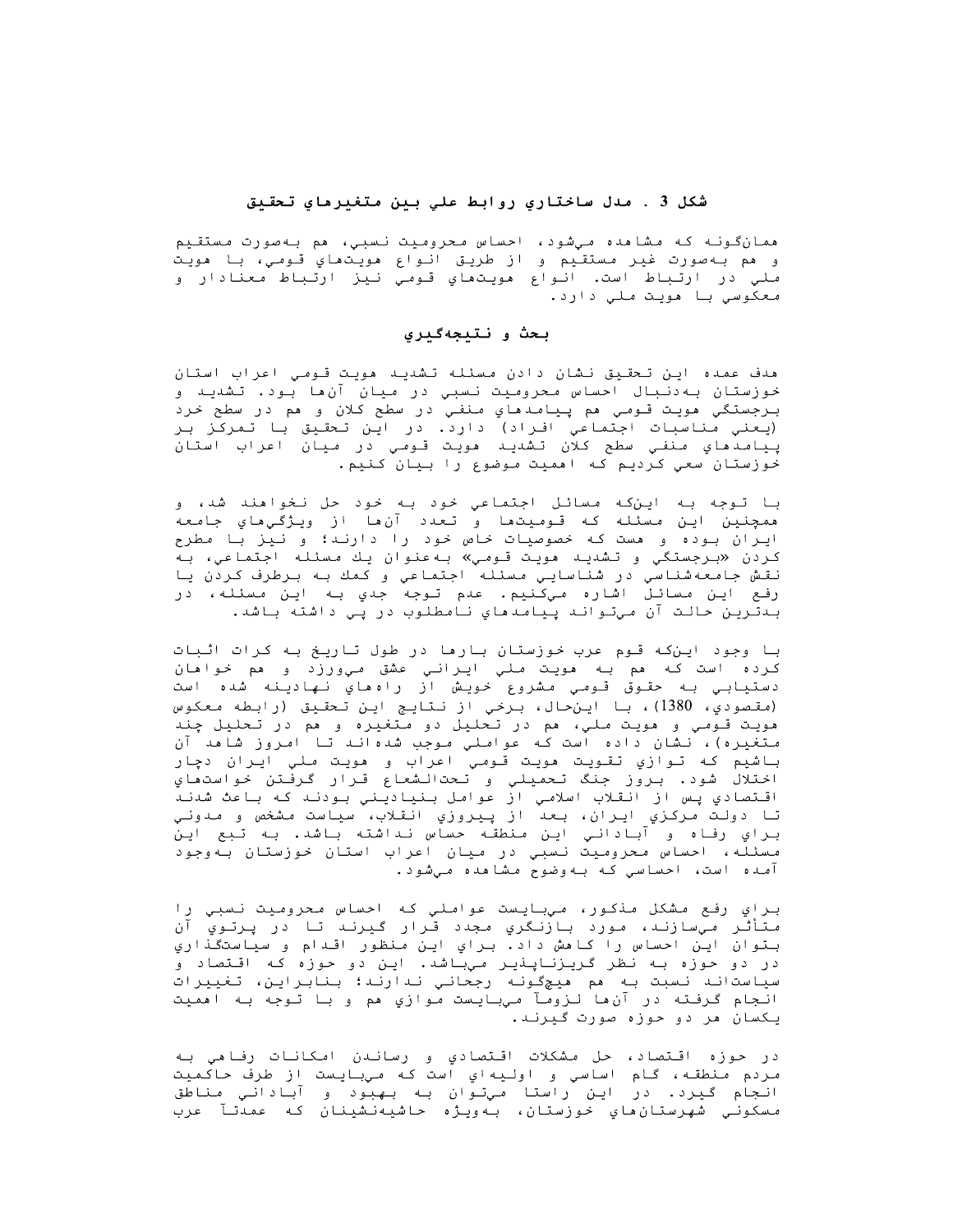مستند، اشاره کرد. اقدامات دیگري در این زمینه نیز ضرورتآ و عاجلانـه مـیبایـست انـجام گـیـرنـد؛ بـراي مـثال، کـمك بـه حل مـشکل بـیـکاري در ميان اعراب، تحت پـوشش قـرار دادن خانـواده هاي كم،درآمـد، ايـجاد زمينه و بستر مناسب براي سرمايهداري خصوصي در اين استان با توجه بـه امكانـات بـالقـوه آن و حمايـت از سرمـايـهداري خصوصي بـراي رفـاه و آبادانی منطقه، از مواردی است که حاکمیت، میبایست به آن توجه داشته باشد و اقدام عملي در اين زمينه انجام دهد.

در حوزه سیاسی نیز حاکمیت باید گام هایی بردارد که نشان دمد عملا هيچگونـه تفـاوت و تـمايـزي بـين اعراب و غير اعراب در دستيـابـي بـه مناصب عالي سياسي وجود ندارد؛ به عنوان نمونه، عدم انتخاب<br>مناصب عالي سياسي وجود ندارد؛ به عنوان نمونه، عدم انتخاب شده که شهروندان عرب دچار احساس محرومیت نسبي در بعد سیاسي شوند.

#### منابع

احمدلو، حبيب (1381)، رابطه مويت ملي و مويت قومي در بين جوانان تبريز، *فصلنامه مطالعات ملي*، سال چهارم، شماره 13 ، صص 120 ـ 145 .

الطائي، علي (1382)، *بحران مويت قومي در <i>ايران***،** تهران: نشر شادگان.

ببي، ارل (1385)، *روشھاي تحقيق در علوم اجتماعي*، جلد اول، ترجمه رضا فاضل، تهران: انتشارات سمت.

رفیعیـور، فـرامـرز (1378)، *کـغـه و کـاوها و پـغـه اشتـه هـا*، تـهـران: شرکـت سهامي انتشار.

ساروخانی، باقـر (1380)، *روشهدای تـحقـیق در علوم اجتماعی، ج*لد دوم**:** بينشها و فنون، تهران: پژوهشگاه علوم انساني و مطالعات فرهنگي.

عبداللهي، محمد و حسين بر محمدعثمان (1381)، «گرايش دانشجويان بلوچ به مويت *م*لي در ايران»، *مجله جامعهشناسي ايران*، دوره چهارم، شماره 4 .

عيوضي، *م*حمدرضا (1380)، «*ج*هاني شدن و مويتماي قومي»، *فصلنامه مطالعات ملی***،** سال سوم، شماره 10 ، صص 123 ـ 154 .

قاسمی، محمدعلی (1381)، «درآمدی بر پیدایش مسائل قومی در جهان سوم»، *فصلنامه مطالعات راهبردي*، سال پنجم، شماره اول، صص 123 ـ  $. 134$ 

قيصري، نـورالـه (1381)، *قـوميت عرب خوزستان و هويت ملي ايران*، تـهران: پـژوهشکده مطالعات راهبردي.

قيم، عبدالنبي (1380)، «نگاهي جامعهشناختي به زندگي و فرهنگ مردم عرب *خ*زرستان»، *<i>فصلنامه مطالعات ملی،* سال دوم، شماره 7 .

كاستلز، مانوئل (1380)، *عصر اطلاعات، اقتصاد، جا<i>معه و فرمنگ، قدرت هويت، ج*لد دوم، ترجمه حسن چاووشيان، تهران: طرح نو.